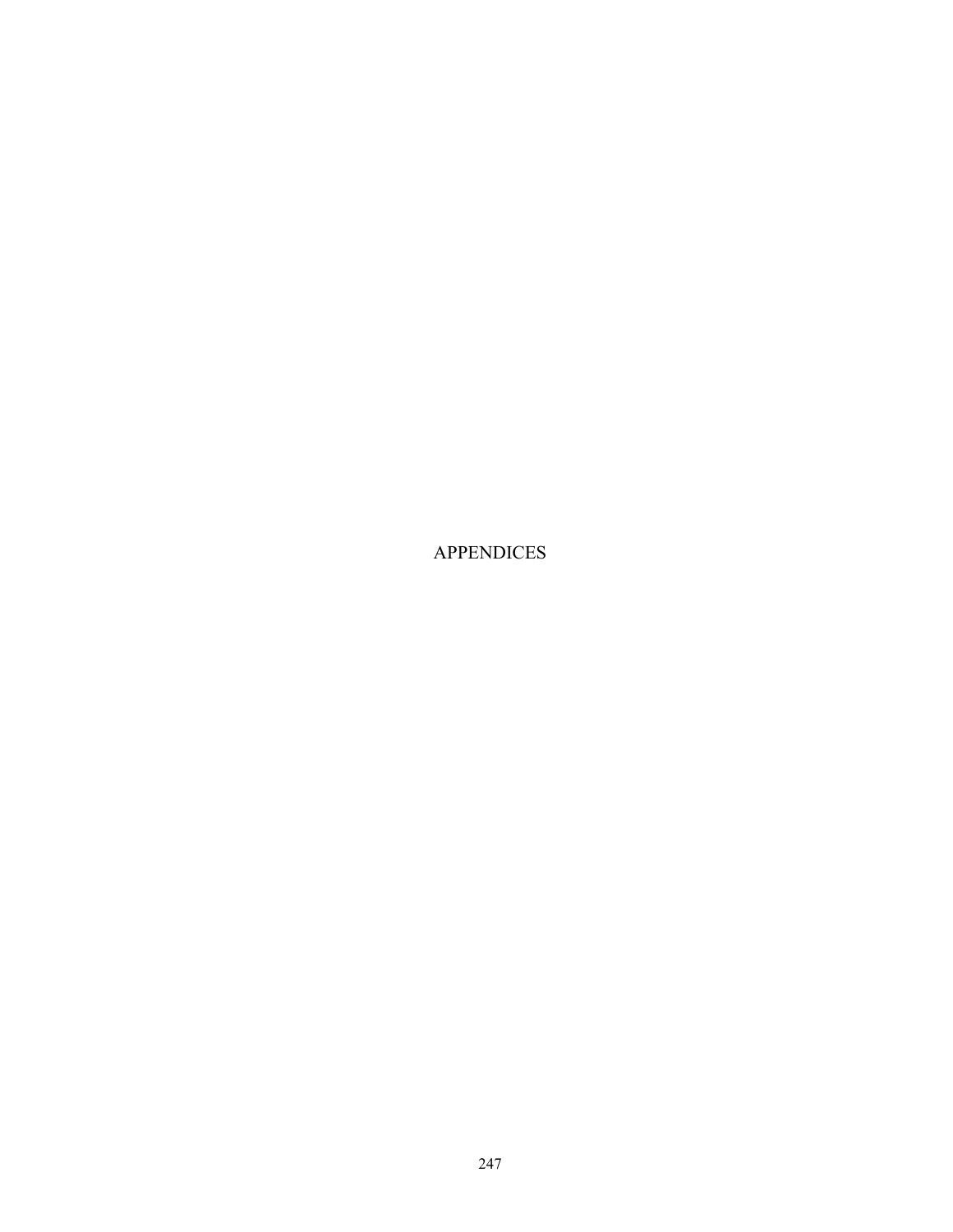APPENDIX A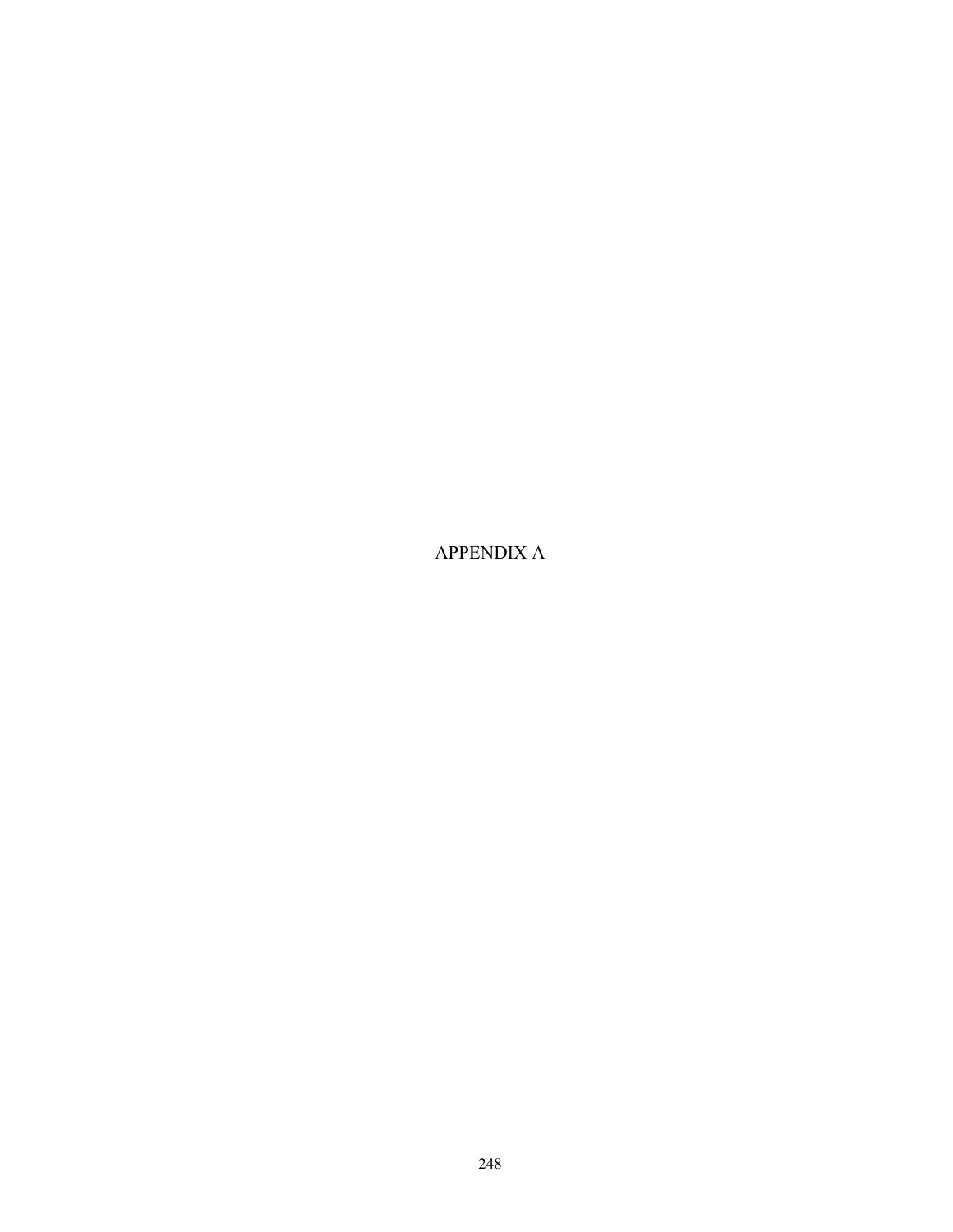## Appendix A

## Definition of Attention Deficit/Hyperactivity Disorder

## Attention Deficit/Hyperactivity Disorder (AD/HD)

- A. Either (1) or (2):
	- (1) six or more of the following symptoms of inattention have persisted for at least six months to a degree that is maladaptive and inconsistent with the child's developmental level:

## *Inattention*

- (a) often fails to give close attention to details or makes careless mistakes in school work, or other activities
- (b) often has difficulty sustaining attention in tasks or play activities
- (c) often does not seem to listen when spoken to directly
- (d) often does not follow through on instructions and fails to finish schoolwork, chores, or duties in the workplace (not due to oppositional behavior or failure to understand instructions)
- (e) often has difficulty organizing tasks and activities
- (f) often avoids, dislikes, or is reluctant to engage in tasks that require sustained mental effort (such as schoolwork or homework)
- (g) often loses things necessary for tasks or activities (e.g., toys
- (h) school assignments, pencils, books, or tools)
- (h) is often easily distracted by extraneous stimuli
- (i) is often forgetful in daily activities
- (2) six or more of the following symptoms of hyperactivityimpulsivity have persisted for at least 6 months to a degree that is maladaptive and inconsistent with developmental level:

## *Hyperactivity*

- (a) often fidgets with hands or feet or squirms in seat
- (b) often leaves seat in classroom or in other situations in which remaining seated is expected
- (c) often runs about or climbs excessively in situations in which it is inappropriate (in adolescents or adults, may be subjective feelings of restlessness)
- (d) often has difficulty playing or engaging in leisure activities quietly
- (e) is often "on the go" or often acts as if "driven by a motor"
- (f) often talks excessively

## *Impulsivity*

- (g) often blurts out answers before questions have been completed
- (h) often has difficulty awaiting turn
- (i) often interrupts or intrudes on others (e.g., butts into conversations or games)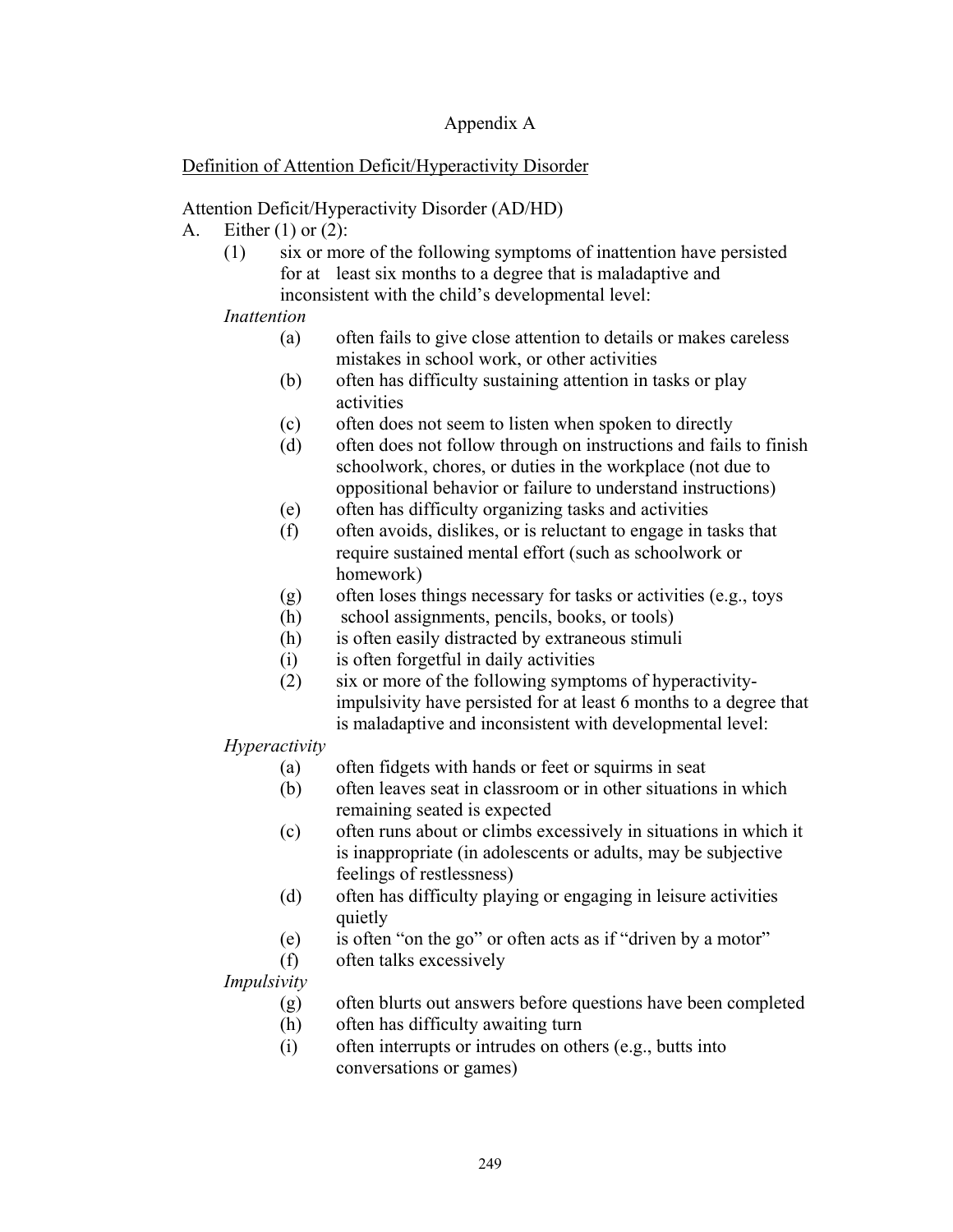## Appendix A (continued)

- B. Some hyperactive-impulsive or inattentive symptoms that caused impairment were present before age 7 years.
- C. Some impairment from the symptoms is present in two or more settings (e.g.,
- at school [or work] and at home).
- D. There must be clear evidence of clinically significant impairment in social, academic, or occupational functioning.
- E. The symptoms do not occur exclusively during the course of a Pervasive Developmental Disorder, Schizophrenia, or other Psychotic Disorder and are not better accounted for by another mental disorder (e.g., Mood Disorder, Anxiety Disorder, Dissociative Disorder, or a Personality Disorder). Code based on type:

Attention Deficit/Hyperactivity Disorder, Combined Type: if both Criteria A1 and A2 are met for the past 6 months

 Attention Deficit/Hyperactivity Disorder, Predominantly Inattentive Type: if Criterion A2 is met but Criterion A1 is not met for the past 6 months

Note. Reprinted with permission from the *Diagnostic and Statistical Manual of Mental Disorders, Fourth Edition. Copyright 1994 American Psychiatric Association*.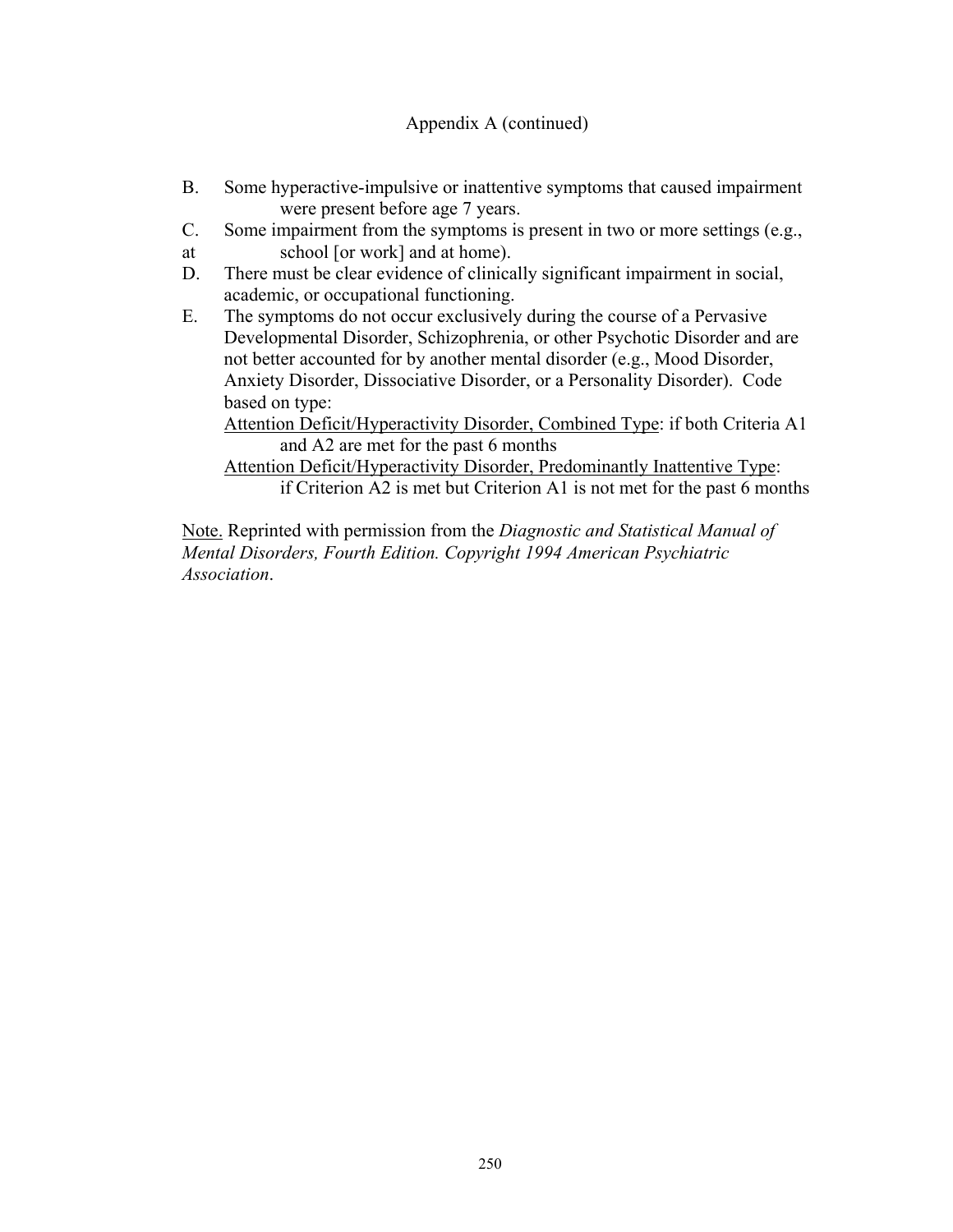APPENDIX B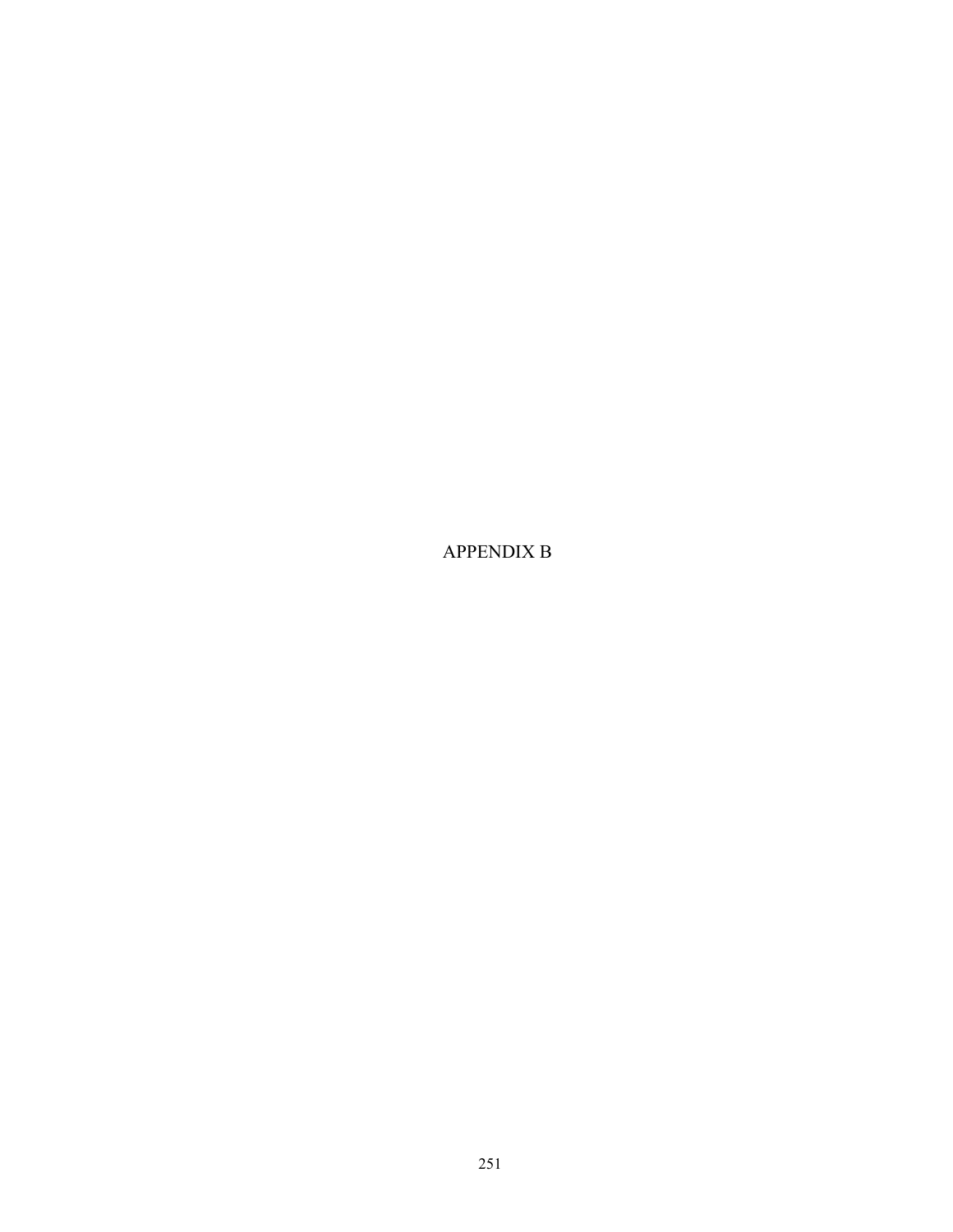General Interview Protocol: Central Office Administrators Who Provide Section 504 Technical Assistance to Schools

*Hello! My name is Martha Taylor. I'm conducting a study of factors that may affect the number of Section 504 plans, plan content, and the Section 504 decisionmaking process used in your middle school. As an administrator who provides (or has provided) Section 504 technical assistance to schools, your insight is important to this study.* 

*I will be asking you some questions and recording your responses. Nothing you say will ever be personally identified with you. If I ask any question that you'd rather not answer, simply tell me so. Let's begin!* 

#### Number Domain

1. In a ranking of numbers of plans in middle schools across the district, your school's (high-low). Why is this so?

Content Domain

2 How can you tell if a §504 plan is working (or effective)?

#### Process Domain

- 3. Based on your experiences with the §504 committee, how are plans developed? Probe: What guidelines or steps are followed? Probe: Describe the roles of participants in the process.
- 4. How are plans implemented? Probe: roles of participants Probe: time Probe: materials Probe: equipment Probe: other
- 5. What costs are attached to the §504 process? Probe: time Probe: money Probe: materials Probe: equipment Probe: other

(continues)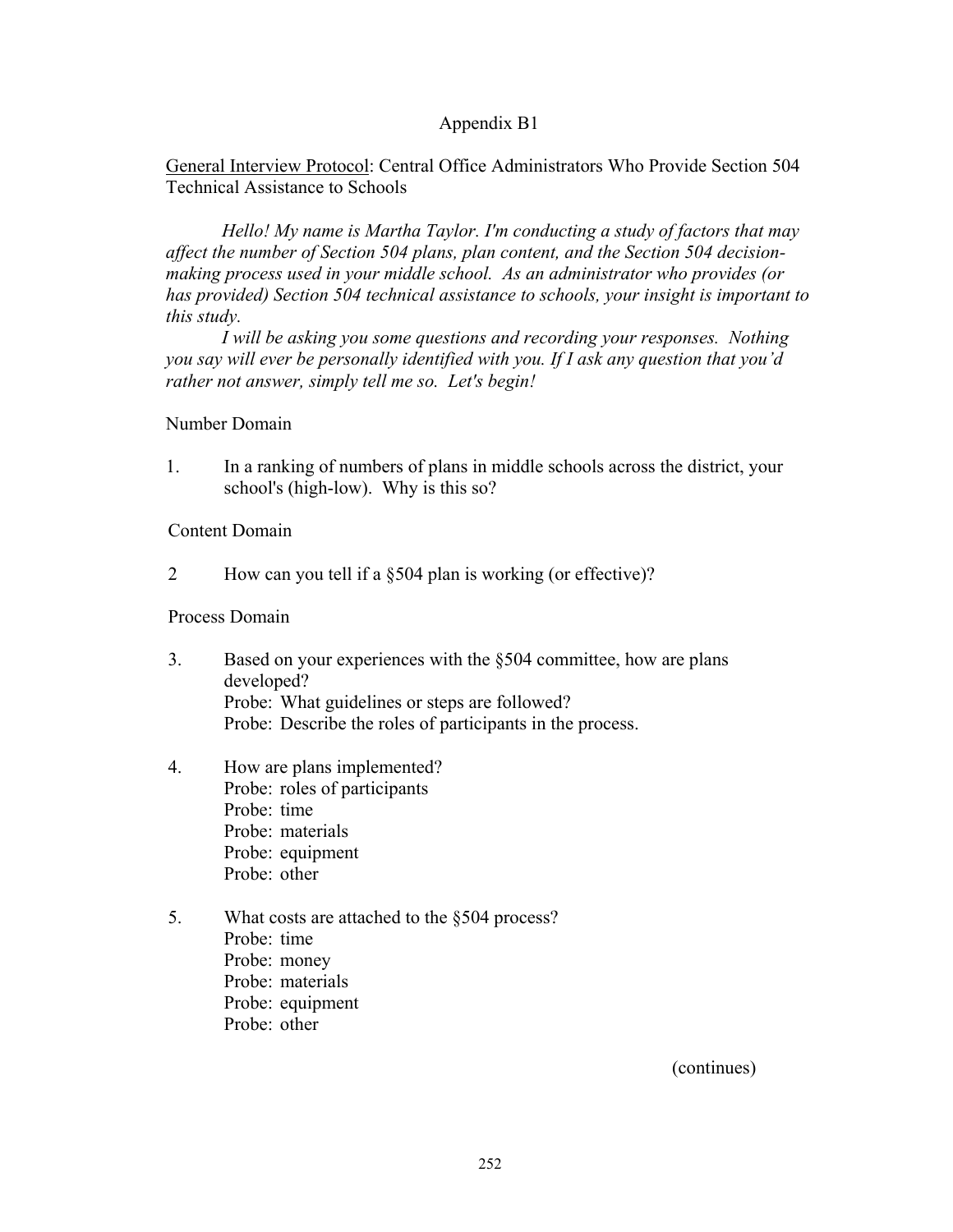General Interview Protocol: Central Office Administrators Who Provide Section 504 Technical Assistance to Schools

Process Domain (continued)

- 6. How do parents participate in the §504 process? Probe: plan development Probe: plan implementation Probe: other participation
- 7. What do you see as parent's contribution to the process?
- 8. Tell me what else you know about §504 process? Probe: purpose Probe: evaluation/assessment Probe: placement Probe: related service Probe: other
- 9. What are the contributions of §504 to educating students? ADHD students?
- 10. From your experience with §504, how do you receive updates on the latest information or case law on §504 policy and procedures? Probe: Who provides staff development? Probe: Describe training you've received on §504? How'd you get it?
- 11. How are updates on the latest information or case law on §504 policy and procedures shared? Probe: with teachers Probe: with §504 building administrators Probe: others
- 12. What type of support or training would be helpful to you in filling your role in the §504 process? Probe: understanding §504 Probe: developing plans Probe: implementing plans Probe: other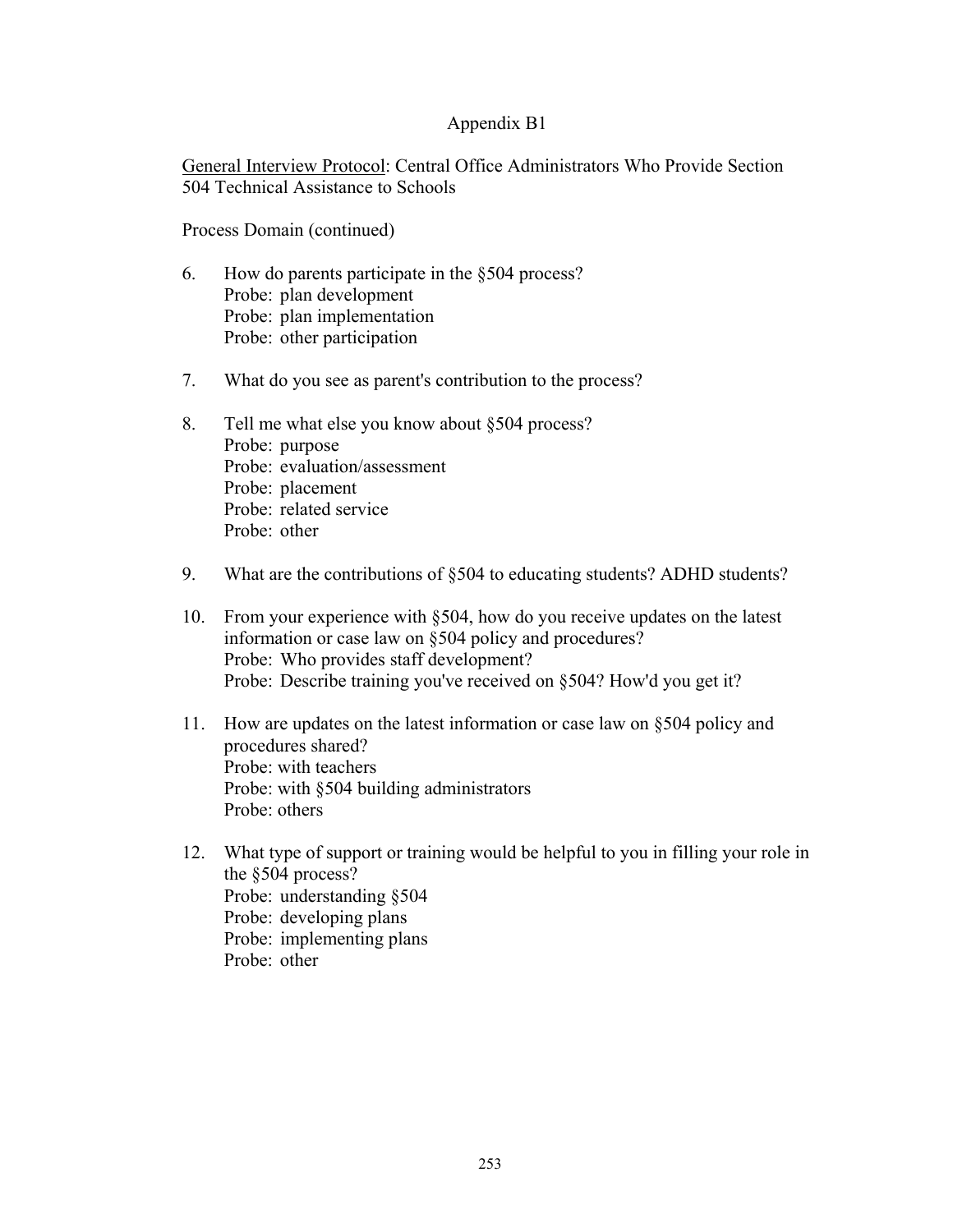General Interview Guide: Site Administrator or Designee Responsible for the Section 504 Committee

 *Hello! My name is Martha Taylor. I'm conducting a study of factors that may affect the number of Section 504 plans, plan content, and the Section 504 decisionmaking process used in your middle school. As the individual who manages the school's Section 504 committee, your insight is important to this study.* 

 *I will be asking you some questions and recording your responses. Nothing you say will ever be personally identified with you. If I ask any question that you'd rather not answer, simply tell me so. Let's begin!* 

#### Number Domain

- 1. In a ranking of numbers of plans in middle schools across the district, your school's (high-low). Why is this so?
- 2. Literature shows that school demographic factors can affect the number of students with disabilities found in schools. In your school, how do the following demographic factors affect the number of §504 plans your school has: Probe: enrollment totals Probe: ethnicity Probe: number of students on free and reduced-price lunch Probe: school-teacher-pupil ratio Probe: number of students in special education Probe: retention Probe: mobility index

Content Domain

- 3. What is a teacher generally required to do to implement a §504 plan? Probe: for students with physical impairments Probe: for students with mental impairments Probe: for students with ADHD
- 4. How can you tell if a student's §504 plan is working (or effective)?

Process Domain

5. Based on your experiences with the §504 committee, how are plans developed? Probe: What guidelines or steps are followed? Probe: Describe the roles of participants in the process.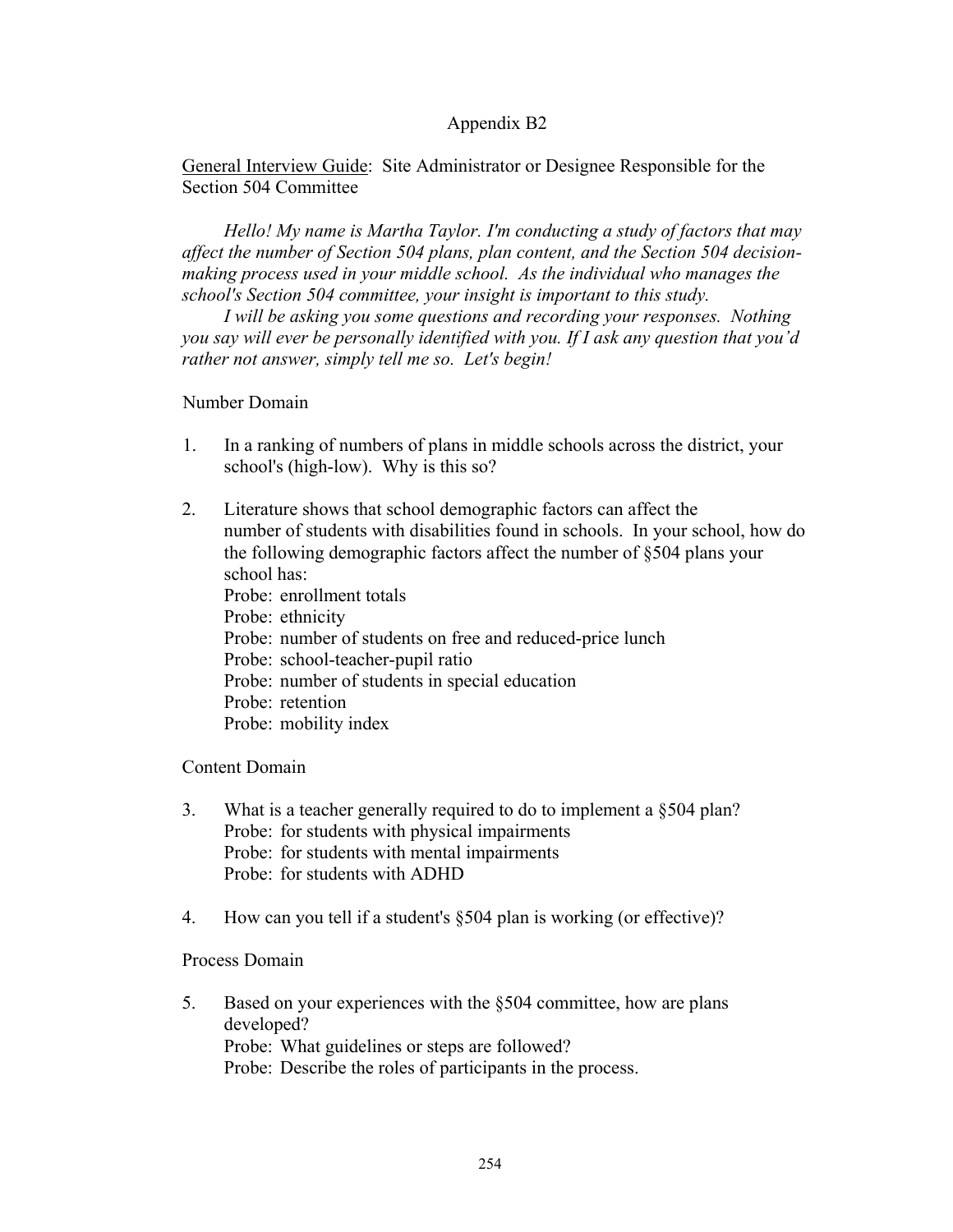General Interview Guide: Site Administrator or Designee Responsible for the Section 504 Committee

Process Domain

- 6. How are plans implemented? Probe: roles of participants Probe: time Probe: materials Probe: equipment Probe: other
- 7. What costs are attached to the §504 process? Probe: time Probe: money Probe: materials Probe: equipment Probe: other
- 8. How do parents participate in the §504 process? Probe: plan development Probe: plan implementation Probe: other participation
- 9. What do you see as parents' contribution to the process?
- 10. Tell me what else you know about the §504 process? Probe: purpose Probe: evaluation/assessment Probe: placement Probe: related service Probe: other
- 11. What are the contributions of §504 to educating students? ADHD students?
- 12. How do you receive updates on the latest information or case law on §504 policy and procedures? Probe: Who provides staff development? Probe: Describe training you've received on §504? How'd you get it?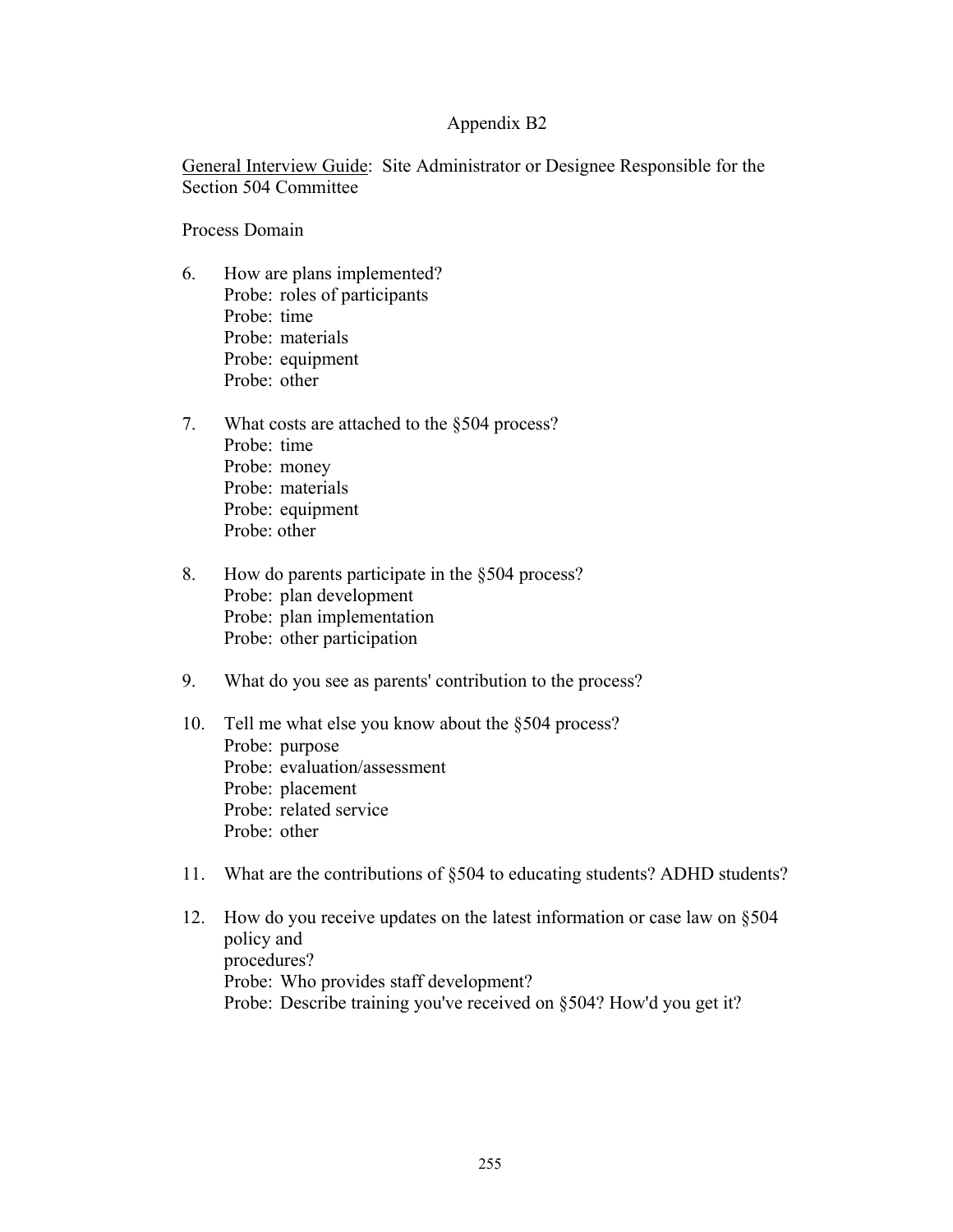General Interview Guide: Site Administrator or Designee Responsible for the Section 504 Committee

Process Domain (continued)

- 13. How are updates you receive on the latest information or case law on §504 policy and procedures shared? Probe: with teachers Probe: with administrators
- 14. What type of support or training would be helpful to you in filling your administrative role in the §504 process? Probe: understanding §504 Probe: developing plans Probe: implementing plans Probe: other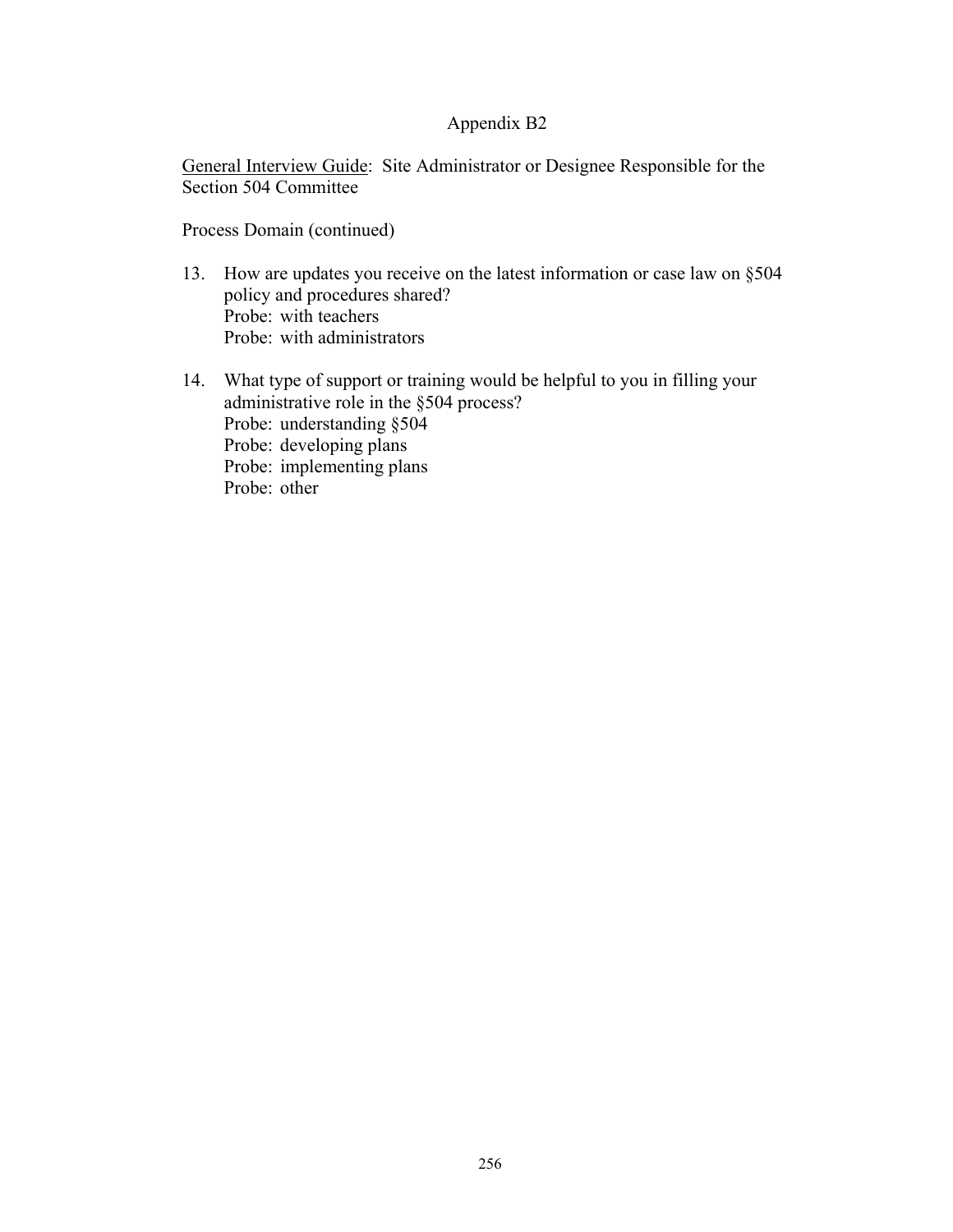General Interview Guide: Teachers Who Have Participated in the Referral, Eligibility, Placement, and Provision of Accommodations for Students with Section 504 Plans

*Hello! My name is Martha Taylor. I'm conducting a study of factors that may affect the number of Section 504 plans, plan content, and the Section 504 decisionmaking process used in your middle school. As a teacher who has participated in the Section 504 process and accommodated students with Section 504 plans, your insight is important to this study.* 

 *I will be asking you some questions and recording your responses. Nothing you say will ever be personally identified with you. If I ask any question that you'd rather not answer, simply tell me so. Let's begin!* 

#### Number Domain

- 1. In a ranking of numbers of plans in middle schools across the district, your school's (high-low). Why is this so?
- 2. Literature shows that school demographic factors can affect the number of students with disabilities found in school. In your school, how do the following demographic factors affect the number of §504 plans your school has: Probe: enrollment totals Probe: ethnicity Probe: number of students on free and reduced-price lunch Probe: school-teacher-pupil ratio Probe: number of students in special education Probe: retention Probe: mobility index

Content Domain

- 3. What are the accommodations teachers are being asked to make for students? Probe: for students with physical impairments Probe: for students with mental impairments Probe: for students with ADHD
- 4. Thinking about one specific student, how can you tell if a student's §504 plan is working (or effective)?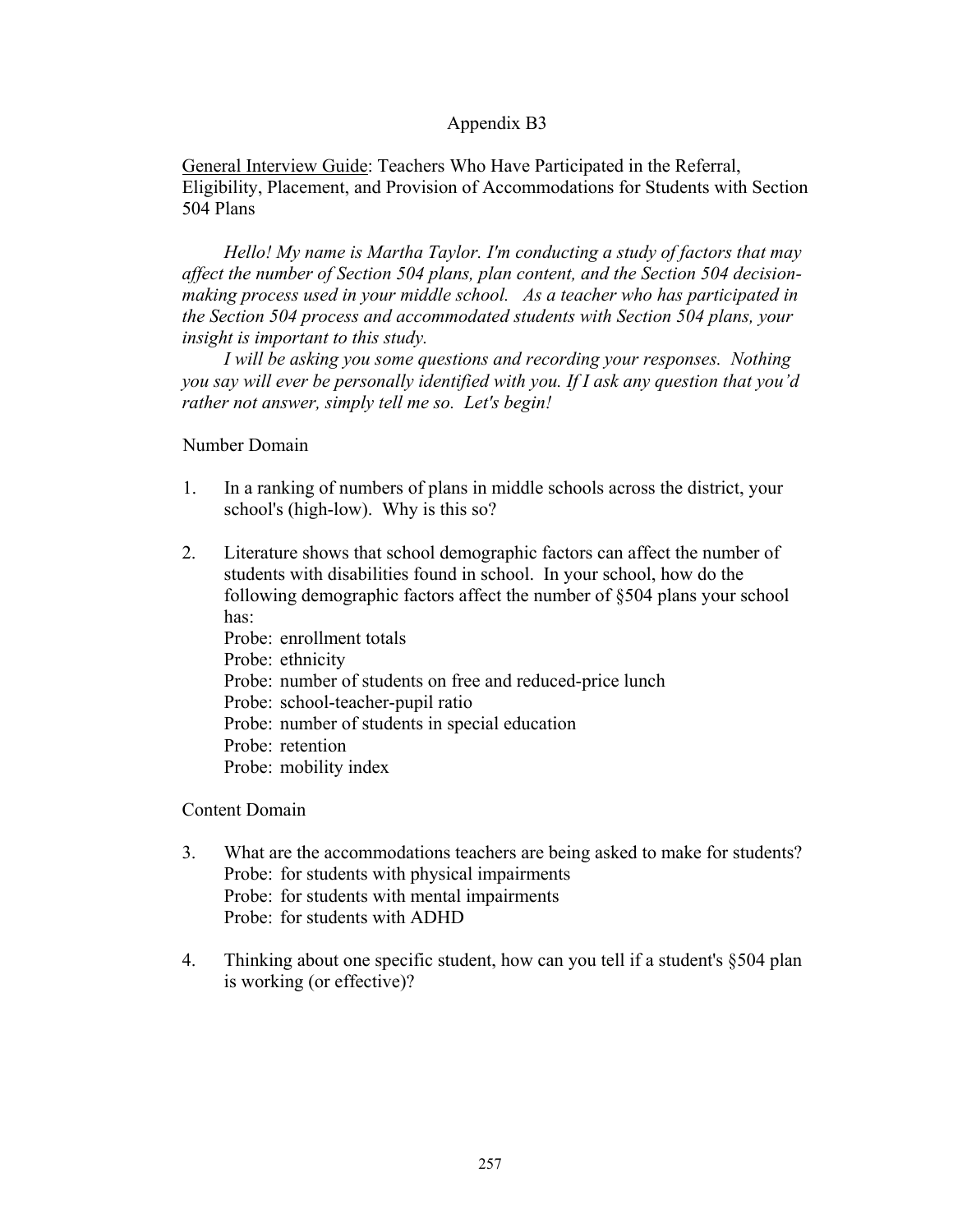General Interview Guide: Teachers Who Have Participated in the Referral, Eligibility, Placement, and Provision of Accommodations for Students with Section 504 Plans

#### Process Domain

- 5. Based on your experiences with the §504 committee, how are plans developed? Probe: What guidelines or steps are followed? Probe: Describe the roles of participants in the process. Probe: What has been your role in this process?
- 6. How are the §504 plans implemented? Probe: roles of participants Probe: time Probe: materials Probe: equipment Probe: other
- 7. What costs are attached to the §504 process? Probe: time Probe: money Probe: materials Probe: equipment Probe: other
- 8. How do parents participate in the §504 process? Probe: plan development Probe: plan implementation Probe: other participation
- 9. What do you see as parents' contribution to the §504 process?
- 10. Tell me what else you know about the §504 process? Probe: purpose Probe: evaluation/assessment Probe: placement Probe: related service Probe: other
- 11. What are the contributions of §504 to educating students? ADHD students?

(continues)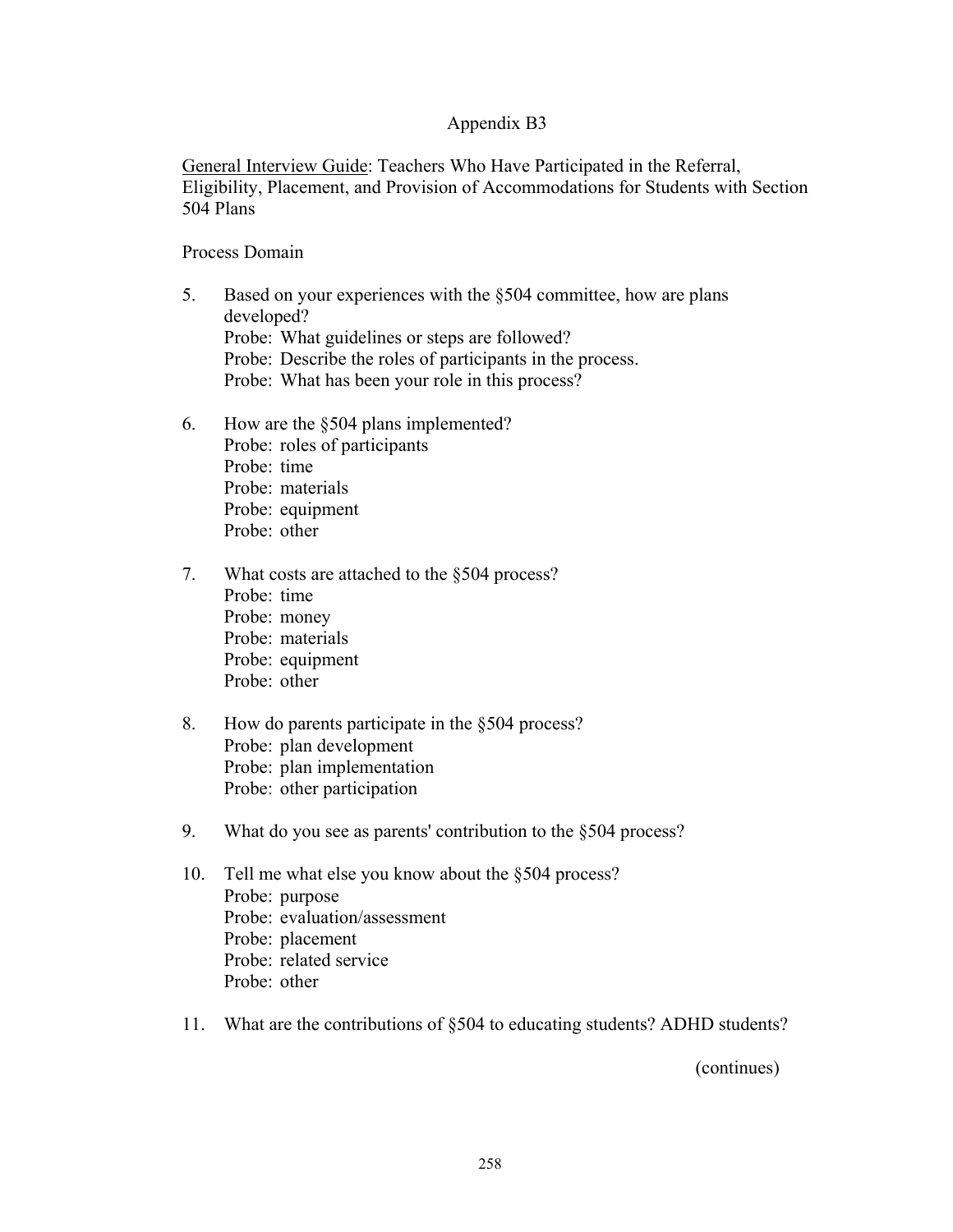General Interview Guide: Teachers Who Have Participated in the Referral, Eligibility, Placement, and Provision of Accommodations for Students with Section 504 Plans

Process Domain (continued)

- 12. How do you receive updates on the latest information or case law on §504 policy and procedures?
	- Probe: Who provides staff development?
	- Probe: Describe training you've received on §504? How'd you get it?
	- Probe: Are other steps taken to build the capacity of staff to work with ADHD students on §504 plans?
- 13. What type of support or training would be helpful to you in fulfilling your role in the §504 process?
	- Probe: understanding the §504 process

Probe: developing plans

Probe: implementing plans

Probe: other

Probe: other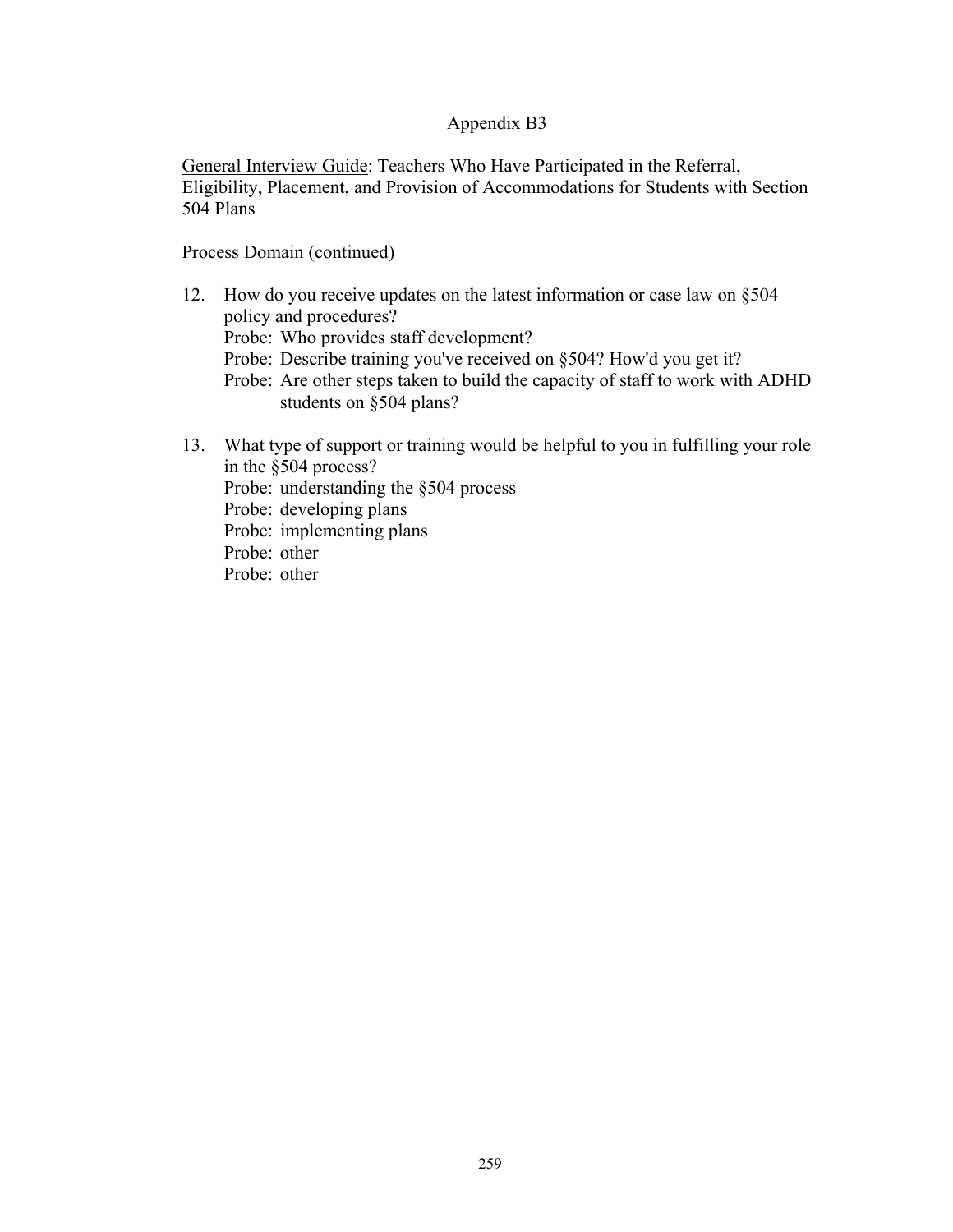APPENDIX C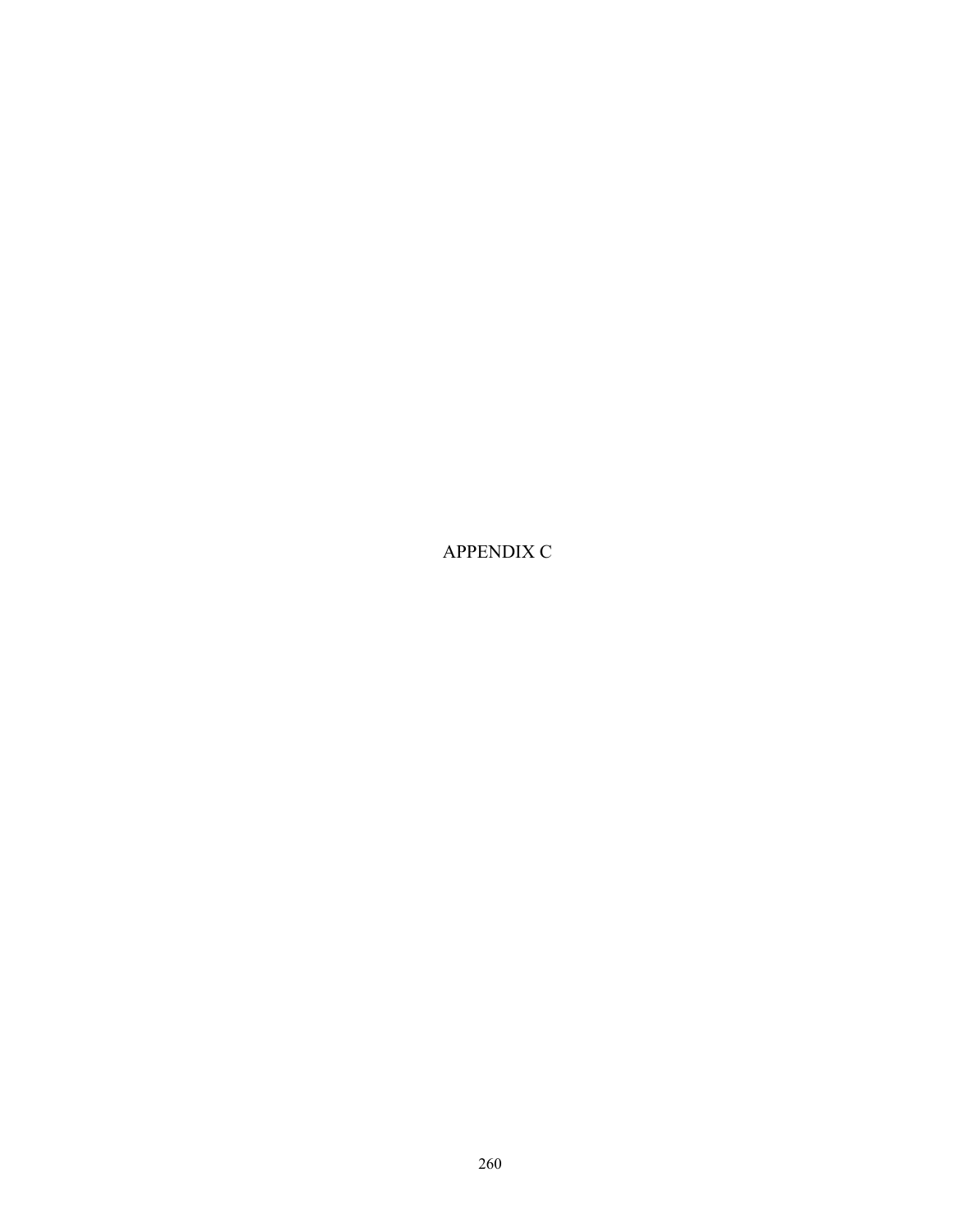## Appendix C

## Document Analysis Questions

## Number Domain

- 1. How many active §504 plans are there in the school?
- 2. What are the following demographics for the number of students on §504 plans?
	- a. enrollment totals
	- b. ethnic groups
	- c. teacher-pupil ratio
	- d. free and reduced-price lunch
	- e. special education
	- f. retention
	- g. mobility index

## Content Domain

- 3. What is the average number of accommodations found on a §504 plan?
- 4. What is a teacher generally required to do for a student who has a §504 plan? Probe: physical impairment? Probe: mental impairment? Probe: ADHD?
- 5. Where are §504 students typically served?
- 6. What disabling condition is addressed most often across plans?
- 7. What kinds of accommodations appear in plans?
- 8. What services are generally included on a plan?

## Process Domain

- 9. What are reasons why students are referred to the §504 committee?
- 10. What information generally is contained in a plan?
- 11. How is progress shown on a plan?
- 12. What capacity-building activities are provided?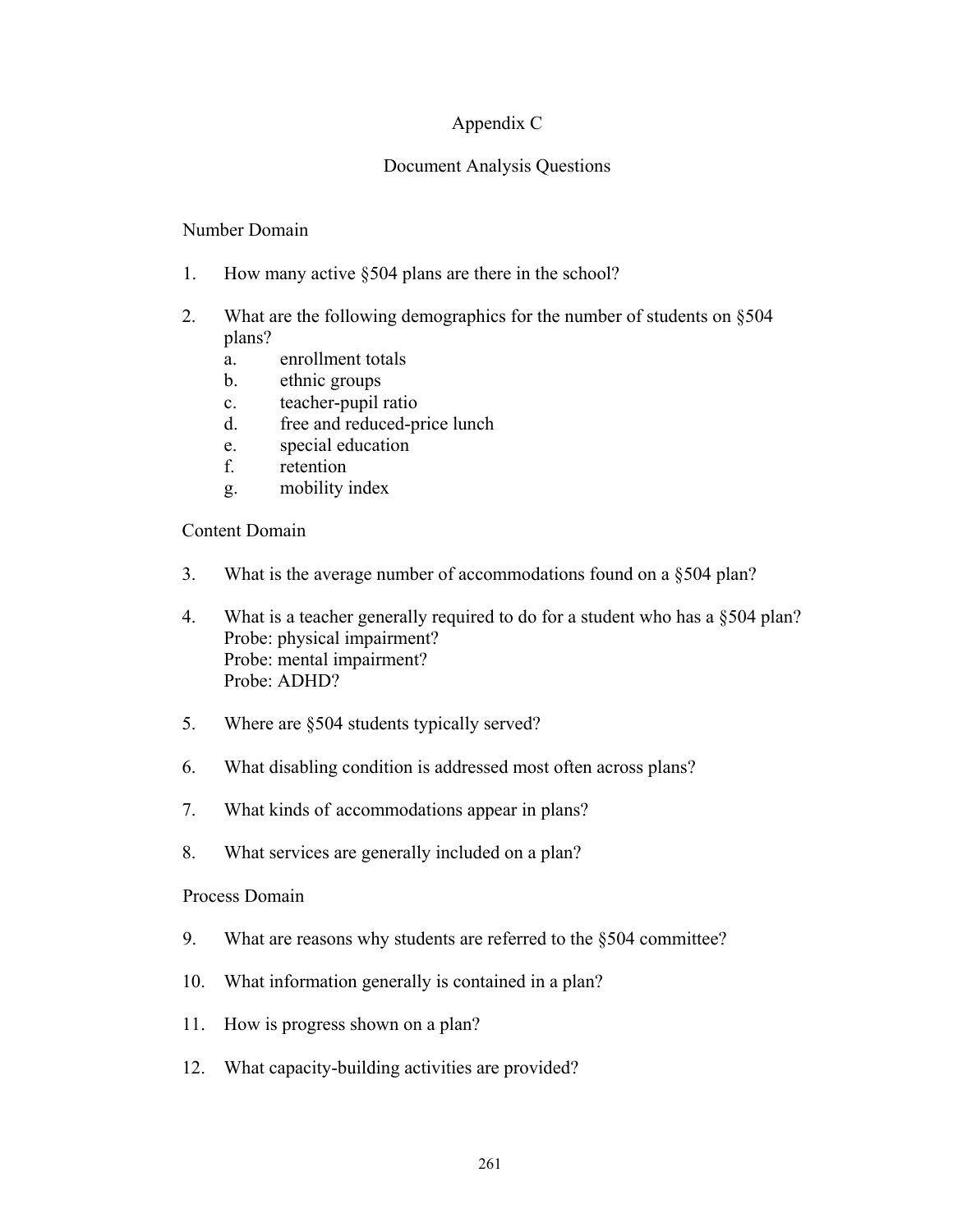APPENDIX D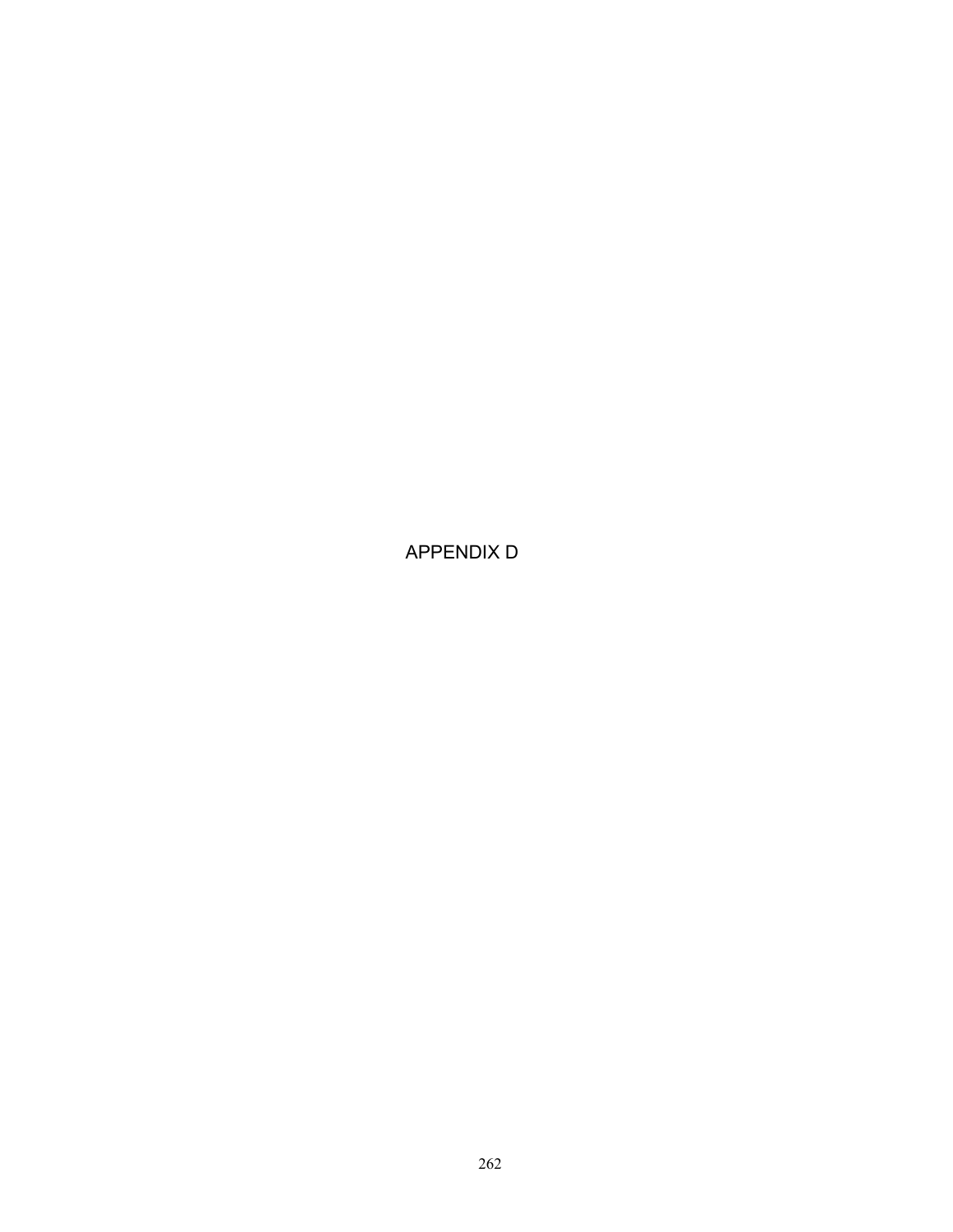Directions: Please read each item. Select (C, P, and N) the most appropriate domain(s). Indicate  $(X)$  the most appropriate data source $(s)$ . Mark  $(X)$  the clarity of each item/probe. Feel free to add to, delete from, or comment on any item. Domains:

- (1) **C**ontent: Types and number of accommodations and information contained in a §504 plan/file
- (2) **P**rocess: Procedures or guidelines used to administer §504, including those steps and costs for developing and implementing plans
- (3) **N**umber: The number of active §504 plans there are in a school, the reasons for the number of active §504 plans, the number of categories of impairment, and numbers pertaining to school demographics

|                |                                                                                                                                        | Domain     |           |                     | Data Source(s)           |                                      | Clarity of Items 1-20 |           |                      |           |
|----------------|----------------------------------------------------------------------------------------------------------------------------------------|------------|-----------|---------------------|--------------------------|--------------------------------------|-----------------------|-----------|----------------------|-----------|
|                | <b>Interview Questions</b>                                                                                                             | C, P, N    |           |                     |                          |                                      |                       |           |                      |           |
|                |                                                                                                                                        |            | Teacher   | 504 Bldg.<br>Admin. | 504 Cent.<br>Off. Admin. | 504 Plans/<br>Files or<br>Other Doc. | Very Clear            | Clear     | Somewhat<br>$C$ lear | Unclear   |
|                |                                                                                                                                        |            |           |                     |                          |                                      |                       |           |                      |           |
|                | 1. In a ranking of numbers of<br>plans in the district's middle<br>schools, your school is (high/<br>low). Tell me, why is this<br>so? | N (100%    | 20%       | 100                 | 40                       | 20%                                  | 80%                   | <b>NA</b> | 10%                  | <b>NA</b> |
| 2 <sub>1</sub> | Literature shows that school                                                                                                           |            |           |                     |                          |                                      |                       |           |                      |           |
|                | demographic factors can affect                                                                                                         |            |           |                     |                          |                                      |                       |           |                      |           |
|                | the number of students with                                                                                                            |            |           |                     |                          |                                      |                       |           |                      |           |
|                | disabilities found in schools.                                                                                                         |            |           |                     |                          |                                      |                       |           |                      |           |
|                | In your school, how do the                                                                                                             |            |           |                     |                          |                                      |                       |           |                      |           |
|                | following demographic factors<br>affect the number of §504                                                                             |            |           |                     |                          |                                      |                       |           |                      |           |
|                | plans your school has:                                                                                                                 |            |           |                     |                          |                                      |                       |           |                      |           |
|                | Probe: number of students                                                                                                              | N(80%)     | <b>NA</b> | 20%                 | 20%                      | 60%                                  |                       | 60% NA    | <b>NA</b>            | 40%       |
|                | in special education?                                                                                                                  |            |           |                     |                          |                                      |                       |           |                      |           |
|                | Probe: number of students                                                                                                              | N(80%)     | <b>NA</b> | 20%                 | 20%                      | 60%                                  |                       | 60% NA    | <b>NA</b>            | 40%       |
|                | on free and reduced-                                                                                                                   |            |           |                     |                          |                                      |                       |           |                      |           |
|                | price lunch?                                                                                                                           |            |           |                     |                          |                                      |                       |           |                      |           |
|                | Probe: enrollment totals?                                                                                                              | N(80%      | NA        | 20%                 | 20%                      | 60%                                  |                       | 60% NA    | <b>NA</b>            | 40%       |
|                | Probe: retention                                                                                                                       | N(80%)     | 20%       | 60%                 | NA                       | 60%                                  | 60%                   | <b>NA</b> | <b>NA</b>            | 40%       |
|                | Probe: school's teacher/<br>pupil ratio?                                                                                               | N(60%)     | 20%       | 60%                 | <b>NA</b>                | 60%                                  | 60% NA                |           | <b>NA</b>            | 40%       |
|                | Probe: mobility index?                                                                                                                 | N(80%)     | 20%       | 40%                 | 20%                      | 60%                                  |                       | 60% NA    | <b>NA</b>            | 40%       |
|                | Probe: ethnicity?                                                                                                                      | N(80%)     | 20%       | 40%                 | 20%                      | 60%                                  |                       | 60% NA    | <b>NA</b>            | 40%       |
| 3.             | How many active §504 plans are<br>in your school?                                                                                      | N (100% NA |           | 80%                 | 40%                      | $80\%$                               | 80% NA                |           | <b>NA</b>            | 20%       |
|                |                                                                                                                                        |            |           |                     |                          |                                      |                       |           |                      |           |
| 4.             | What is the average number                                                                                                             | C(80%)     | 60%       | 80%                 | 40%                      | 80%                                  | 100%                  | <b>NA</b> | <b>NA</b>            | NA        |
|                | of accommodations                                                                                                                      |            |           |                     |                          |                                      |                       |           |                      |           |
|                | found on a plan?                                                                                                                       |            |           |                     |                          |                                      |                       |           |                      |           |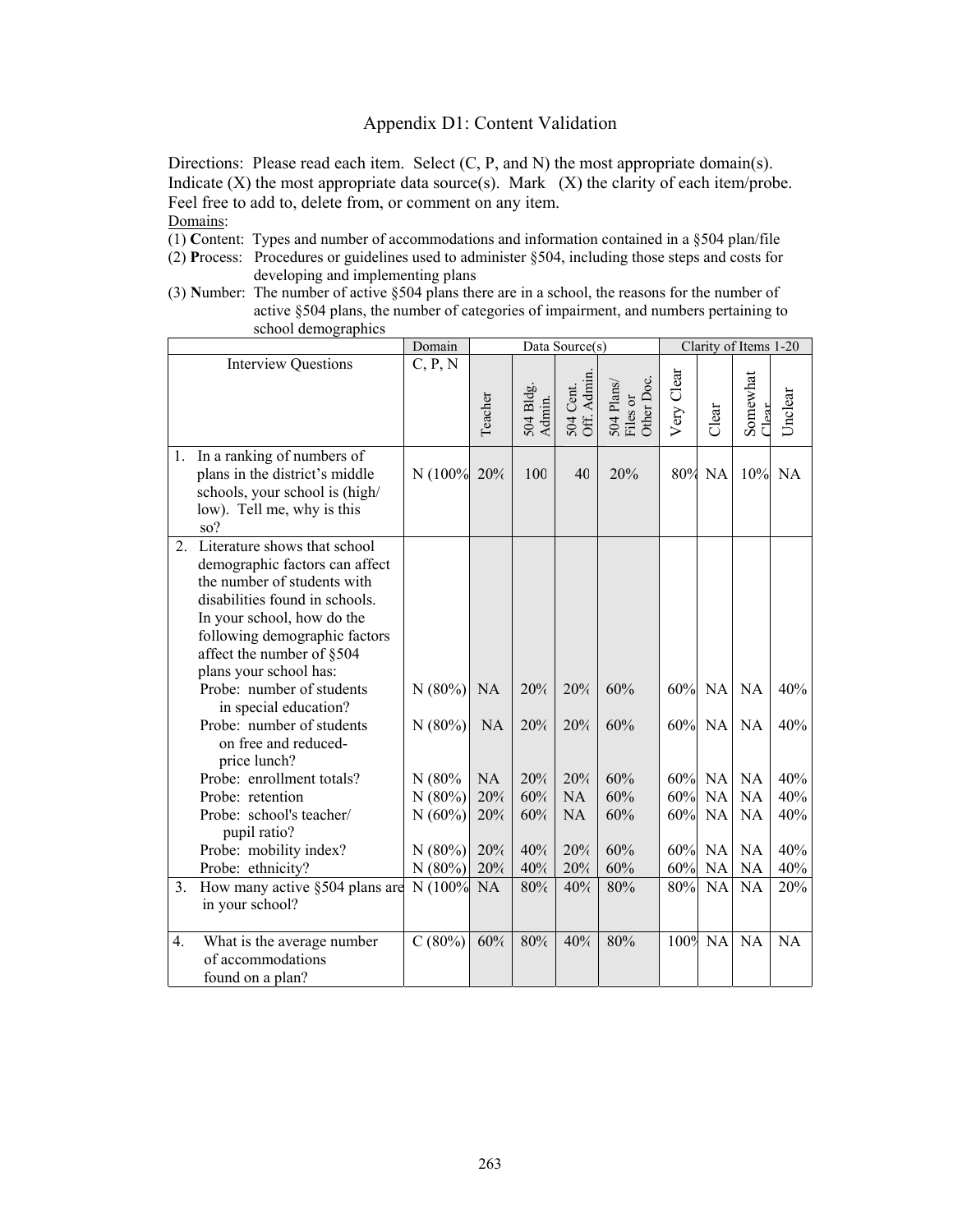Directions: Please read each item. Select (C, P, N) the most appropriate domain(s). Indicate  $(X)$  the most appropriate data source(s). Mark  $(X)$  the clarity of each item/probe. Feel free to add to, delete from, or comment on any item.

- (1) **C**ontent: Types and number of accommodations and information contained in a §504 plan/file
- (2) **P**rocess: Procedures or guidelines used to administer §504, including those steps and costs for developing and implementing plans
- (3) **N**umber: The number of active §504 plans there are in a school, the reasons for the number of active 504 plans, the number of categories of impairment, and numbers pertaining to school demographics

|    | $\frac{1}{2}$                                                         | Domain                  |            |                     | Data Source(s)                |                            |             |                 | Clarity of Items 1-20 |                 |
|----|-----------------------------------------------------------------------|-------------------------|------------|---------------------|-------------------------------|----------------------------|-------------|-----------------|-----------------------|-----------------|
|    | <b>Interview Questions</b>                                            | C, P, N                 | Teacher    | 504 Bldg.<br>Admin. | Admin.<br>504 Central<br>Off. | 504 Plan/Fil<br>Other Doc. | Very Clear  | Clear           | Somewhat<br>Clear     | Unclear         |
| 5. | How are plans<br>developed?                                           | $P(100\%)$              | 60%        | 80%                 | 40%                           | 10%                        | 100%        | <b>NA</b>       | <b>NA</b>             | $\overline{NA}$ |
|    | Probe: What guidelines<br>steps are followed?                         | $P(100\%)$              | 60%        | 100%                | 40%                           | 10%                        | 100%        | <b>NA</b>       | <b>NA</b>             | NA              |
|    | Probe: Tell me about<br>roles of participants<br>in the process.      | $P(100\%)$              | 80%        | 100%                | 40%                           | 80%                        | 80%         | 20%             | NA                    | NA              |
| 6. | What about costs? Are<br>there costs attached to<br>the §504 process? | $P(100\%)$              | NA         | 60%                 | 80%                           | 20%                        | 100%        | <b>NA</b>       | NA                    | NA              |
|    | Probe: Time?                                                          | $P(100\%)$              | 60%        | 60%                 | 20%                           | <b>NA</b>                  | 100%        | <b>NA</b>       | <b>NA</b>             | NA              |
|    | Probe: Money?                                                         | $P(100\%)$              | <b>NA</b>  | 60%                 | 80%                           | 20%                        | 100%        | <b>NA</b>       | NA                    | <b>NA</b>       |
|    | Probe: Materials?                                                     | $P(100\%)$              | 40%        | 80%                 | 20%                           | NA                         | 100%        | NA              | NA                    | NA              |
| 7. | How are plans<br>implemented?                                         | $P(100\%)$              | 60%        | 60%                 | 20%                           | 20%                        | $100\%$     | <b>NA</b>       | <b>NA</b>             | <b>NA</b>       |
|    | Probe: Roles of<br>participants?                                      | $P(100\%)$              | $80\%$     | 100%                | 40%                           | 20%                        | 80%         | NA              | <b>NA</b>             | NA              |
|    | Probe: Time?                                                          | $P(100\%)$              | 60%        | 80%                 | 20%                           | NA                         | 100%        | NA              | NA                    | NA              |
|    | Probe: Materials                                                      | $P(100\%)$              | 40%        | 80%                 | 40%                           | <b>NA</b>                  | 100%        | NA              | NA                    | NA              |
|    | Probe: Costs?                                                         | $P(100\%)$              | 20%        | 100%                | 60%                           | 20%                        | 100%        | NA              | NA                    | NA              |
| 8. | How do parents partici-<br>pate in the §504 process?<br>Probe: Plan   | $P(100\%)$              | 40%        | 100%                | 20%                           | 20%                        | 100%        | <b>NA</b>       | <b>NA</b>             | <b>NA</b>       |
|    | development?<br>Probe: Plan<br>implementation?                        | $P(80\%)$<br>$P(100\%)$ | 60%<br>60% | 100%<br>80%         | 20%<br>20%                    | 20%<br>NA                  | 80%<br>100% | <b>NA</b><br>NA | <b>NA</b><br>NA       | NA<br>NA        |
|    |                                                                       |                         |            |                     |                               |                            |             |                 |                       |                 |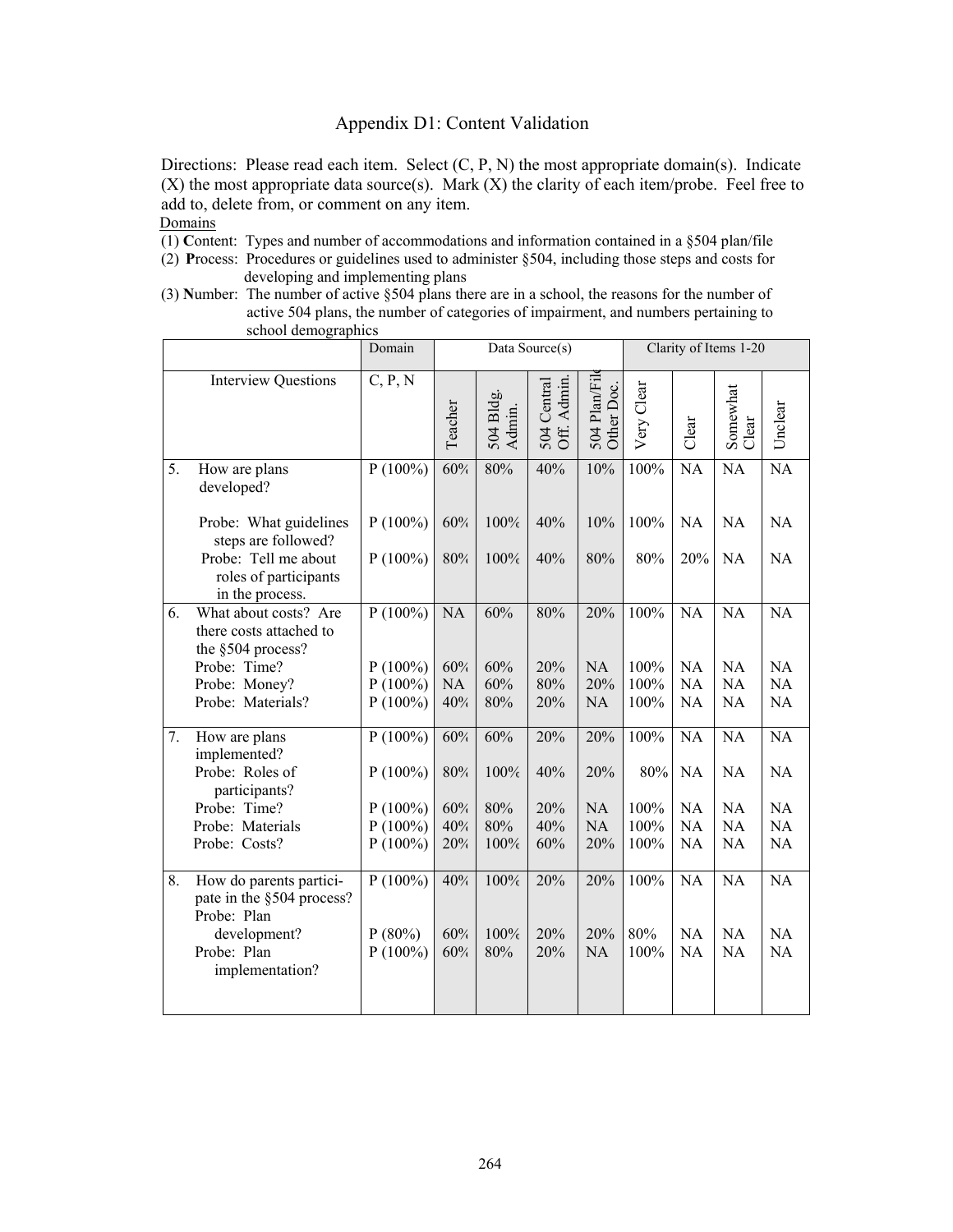Directions: Please read each item. Select (C, P, N) the most appropriate domain(s). Indicate  $(X)$  the most appropriate data source(s). Mark  $(X)$  the clarity of each item/probe. Feel free to add to, delete from, or comment on any item.

- (1) **C**ontent: Types and number of accommodations and information contained in a §504 plan/file
- (2) **P**rocess: Procedures or guidelines used to administer §504, including those steps and costs for developing and implementing plans.
- (3) **N**umber: The number of active §504 plans there are in a school, the reasons for the number of active §504 plans, the number of categories of impairment, and numbers pertaining to school demographics

|    |                                                                                            | Domain              |                 |                     | Data Source(s)           |                                      |               | Clarity of Items 1-20 |                   |                 |
|----|--------------------------------------------------------------------------------------------|---------------------|-----------------|---------------------|--------------------------|--------------------------------------|---------------|-----------------------|-------------------|-----------------|
|    | <b>Interview Questions</b>                                                                 | C, P, N             | Teacher         | 504 Bldg.<br>Admin. | 504 Cent.<br>Off. Admin. | 504 Plans/<br>Files or<br>Other Doc. | Very<br>Clear | Clear                 | Somewhat<br>Clear | Unclear         |
| 9. | What are reasons why<br>students are referred to<br>the §504 committee?                    | $P(80\%)$           | 80              | 100%                | 40%                      | 60%                                  | 100% NA       |                       | NA                | NA              |
|    | 10. What is a teacher<br>generally required to do<br>for a student who has a<br>§504 plan? | C(70%)              | 100             | 100%                | 20%                      | 80%                                  | 60%           | 20%                   | <b>NA</b>         | <b>NA</b>       |
|    | Probe: Physical                                                                            | C(70%)<br>C(70%)    | 100<br>100      | 100%<br>100%        | 20%<br>20%               | 40%<br>40%                           | 60%<br>60%    | 20%<br>20%            | NA<br><b>NA</b>   | <b>NA</b><br>NA |
|    | impairment?<br>Probe: Mental<br>impairment?<br>Probe: ADHD?                                | C(70%)              | 100             | 100%                | 20%                      | 40%                                  | 60%           | 20%                   | NA                | NA              |
|    | 11. How can you tell if a plan<br>working/effective?                                       | C(50%)<br>$P(50\%)$ | 80 <sup>c</sup> | 60%                 | NA                       | NA                                   | 20%           | 20%                   | 20%               | 20%             |
|    | 12. Where are §504 students<br>typically served?                                           | C(70%)              | 60 <sup>c</sup> | 80%                 | 40%                      | 40%                                  | 80%           | NA                    | 20%               | <b>NA</b>       |
|    | 13. What disabling<br>condition is addressed<br>most often across plans?                   | $N(40\%)$           | 20 <sup>c</sup> | 80%                 | 40%                      | 40%                                  | 80%           | 20                    | <b>NA</b>         | NA              |
|    | 14. What information generall<br>is contained in a plan?                                   | $C(100\%)$          | 60 <sup>c</sup> | 100 <sup>o</sup>    | 40%                      | 80%                                  | 100%          | NA                    | NA                | NA              |
|    | 15. What kinds of accommoda<br>tions appear in plans?                                      | $C(100\%)$ 100      |                 | 100 <sup>o</sup>    | 40%                      | 80%                                  | 100% NA       |                       | NA                | NA              |
|    | 16. What services are generall<br>included on a 504 plan?                                  | C(100%)             | 80              | 100 <sup>o</sup>    | 40%                      | 80%                                  | 100%          | NA                    | <b>NA</b>         | $\overline{NA}$ |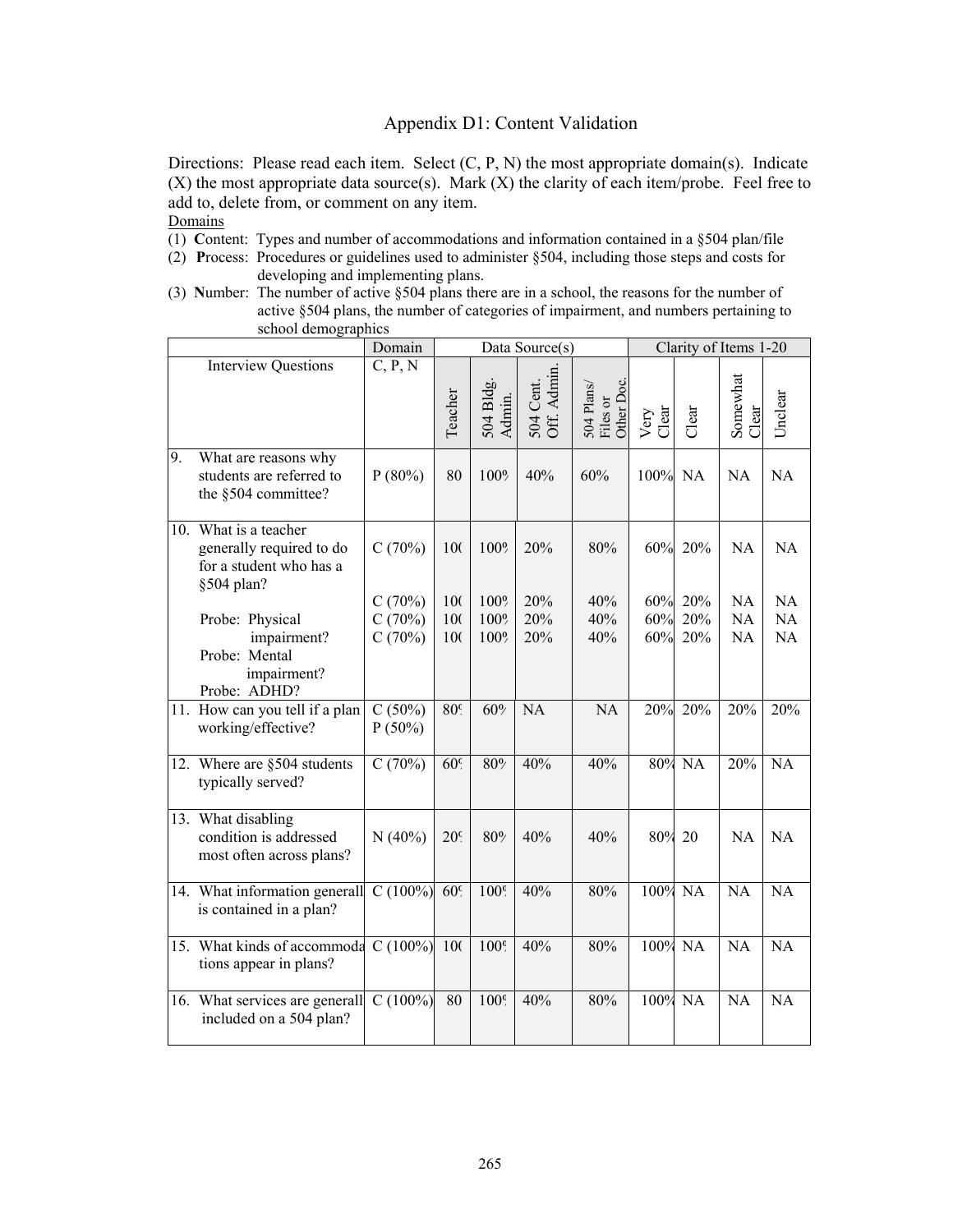Directions: Please read each item. Select (C, P, N) the most appropriate domain(s). Indicate  $(X)$  the most appropriate data source(s). Mark  $(X)$  the clarity of each item/probe. Feel free to add to, delete from, or comment on any item.

- (1) **C**ontent: Types and number of accommodations and information contained in a §504 plan/file
- (2) **P**rocess: Procedures or guidelines used to administer §504, including those steps and costs for developing and implementing plans
- (3) **N**umber: The number of active §504 plans there are in a school, the reasons for the number of active §504 plans, the number of categories of impairment, and numbers pertaining to school demographics

|                                                                                                              | Domain                  | Clarity of Items 1-20<br>Data Source(s) |                                            |                                      |                        |              |                        |                        |                        |
|--------------------------------------------------------------------------------------------------------------|-------------------------|-----------------------------------------|--------------------------------------------|--------------------------------------|------------------------|--------------|------------------------|------------------------|------------------------|
| <b>Interview Questions</b>                                                                                   | C, P, N                 | Teacher                                 | 504 Bldg.<br>Admin.                        | <b>Admin</b><br>Cent.<br>504<br>Off. | 504 Plan/<br>Files or  | Very Clear   | Clear                  | Somewhat<br>Clear      | Unclear                |
| 17. Tell me what else you                                                                                    | $P(80\%)$               | 80%                                     | 100%                                       | 10 <sub>C</sub>                      | $\overline{NA}$        | 100%         | 20%                    | <b>NA</b>              | $\overline{NA}$        |
| know about §504 process?<br>Probe: Purpose?<br>Probe: Evaluation and<br>assessment?                          | $P(90\%)$<br>P(70%)     | 80%<br>60%                              | 100%<br>100%                               | 60%<br>60%                           | <b>NA</b><br>NA        | 100%<br>100% | <b>NA</b><br>NA        | <b>NA</b><br>NA        | <b>NA</b><br>NA        |
| Probe: Placement?<br>Probe: Related services?                                                                | $P(60\%)$<br>$P(50\%)$  | 80%<br>60%                              | 100%<br>100%                               | 60 <sup>o</sup><br>80%               | <b>NA</b><br><b>NA</b> | 100%<br>100% | <b>NA</b><br><b>NA</b> | <b>NA</b><br><b>NA</b> | NA<br><b>NA</b>        |
|                                                                                                              |                         |                                         |                                            |                                      |                        |              |                        |                        |                        |
| 18. How do you receive<br>updates on the latest<br>information case law on<br>§504 policy and<br>procedures? | $P(100\%)$              | 80 <sup>°</sup>                         | 100%                                       | 80%                                  | 20%                    | 60%          | 20%                    | 20%                    | $\overline{NA}$        |
| Probe: Is there staff<br>development? Who<br>provides it?                                                    | $P(90\%)$               | 80%                                     | 80%                                        | 100%                                 | 20%                    | 80%          | <b>NA</b>              | 20%                    | <b>NA</b>              |
| Probe: Describe training<br>you've received? How'd<br>you get it?                                            | $P(90\%)$               | 80%                                     | 60%<br>60 <sup>o</sup><br>20%<br>80%<br>NA |                                      | 20%                    | NA           |                        |                        |                        |
| 19. How are updates on the<br>latest information or case<br>law on §504 policy and<br>procedures shared?     | $P(90\%)$               | 80%                                     | 80%                                        | 100%                                 | 20%                    | 100%         | NA                     | NA                     | NA                     |
| Probe: With teachers?<br>Probe: With administrators?                                                         | $P(90\%)$<br>$P(90\%)$  | 80%<br>80%                              | 60%<br>60%                                 | 100%<br>100%                         | 20%<br>20%             | 100%<br>100% | NA<br>NA               | <b>NA</b><br><b>NA</b> | <b>NA</b><br><b>NA</b> |
| 20. What type of support would<br>be beneficial to you in<br>fulfilling your role in the<br>§504 process?    | $P(90\%)$               | 30%                                     | 80%                                        | $60\overline{9}$                     | 20%                    | 80%          | <b>NA</b>              | <b>NA</b>              | <b>NA</b>              |
| Probe: Understanding §504?<br>Probe: Developing plans?                                                       | $P(90\%)$<br>$P(100\%)$ | 30%<br>30%                              | 60%<br>80%                                 | 40%<br>40%                           | 20%<br>20%             | 80%<br>80%   | <b>NA</b><br>NA        | <b>NA</b><br>NA        | NA<br>NA               |
| Probe: Implementing plans?                                                                                   | $P(100\%)$              | 30%                                     | 80%                                        | 40%                                  | 20%                    | 80%          | <b>NA</b>              | <b>NA</b>              | <b>NA</b>              |
| Probe: Knowing more about<br>§504?                                                                           | $P(80\%)$               | 30%                                     | 80%                                        | 40%                                  | 20%                    | 80%          | <b>NA</b>              | <b>NA</b>              | NA                     |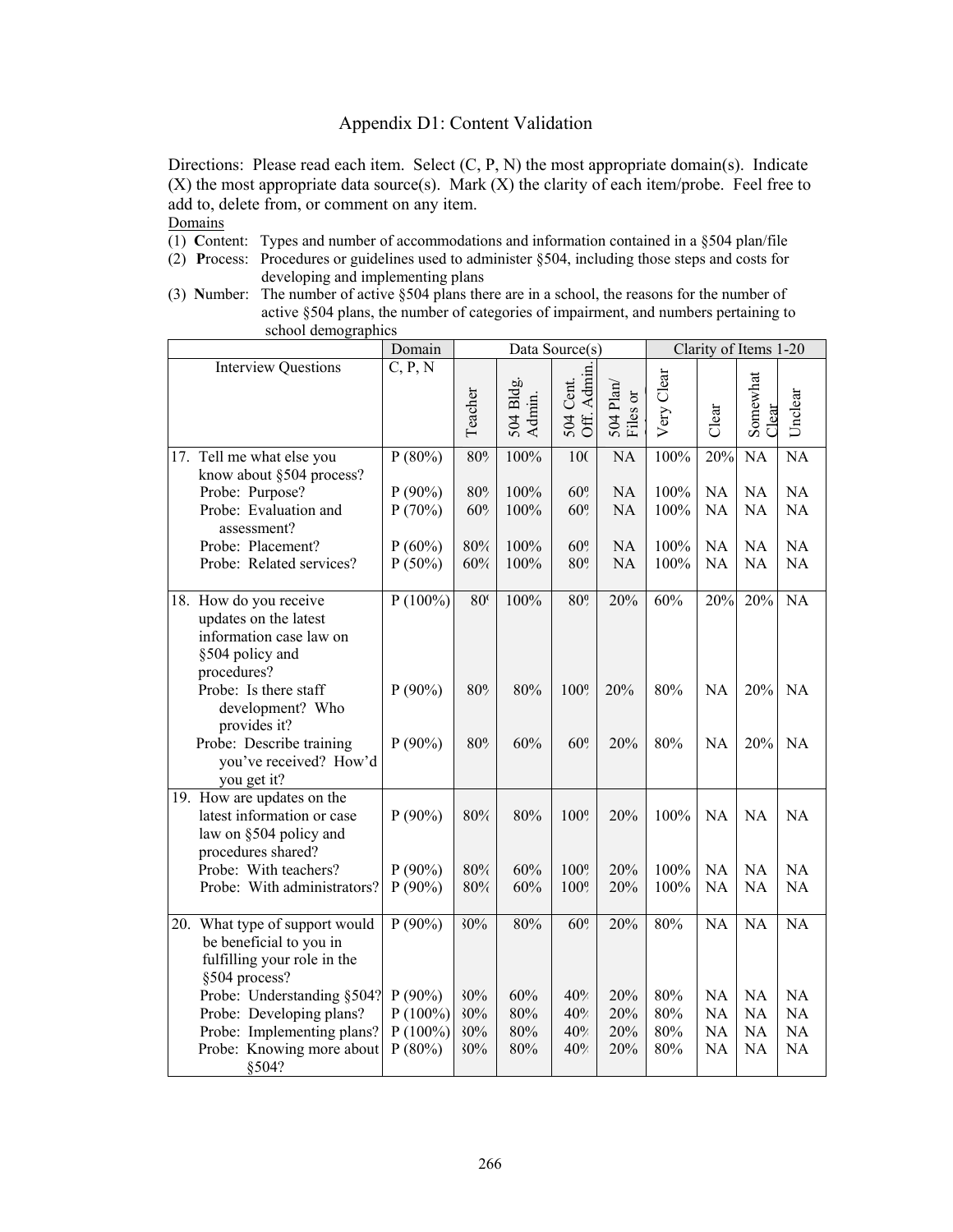Revised Interview Items and Probes Based on Content Validation Results

Directions: Please read each item. Select the  $(C, P, N)$  the most appropriate domain(s). Indicate  $(X)$  the most appropriate data source(s). Mark  $(X)$  the clarity of each item/probe. Feel free to add to, delete from, or comment on any item. **Domains** 

- (1) Content: Accommodations/information contained in a §504 plan/file
- (2) Process: Procedures or guidelines used to administer §504, including those steps used in developing and implementing plans.
- (3) Number: How many active §504 plans there are in a school

|                  | <b>Interview Questions</b>                                                                                                                                                                                                  | <b>Domai</b> | <b>Interview Sources and Revisions</b>                                                                                                                                                                                                                                                                                                                                                                                                                                                                                                                                          |
|------------------|-----------------------------------------------------------------------------------------------------------------------------------------------------------------------------------------------------------------------------|--------------|---------------------------------------------------------------------------------------------------------------------------------------------------------------------------------------------------------------------------------------------------------------------------------------------------------------------------------------------------------------------------------------------------------------------------------------------------------------------------------------------------------------------------------------------------------------------------------|
| 1.               | What is a teacher generally<br>required to do to implement<br>a §504 plan?<br>Probe: for students with<br>physical impairments<br>Probe: for students with<br>mental impairments<br>Probe: for students with<br><b>ADHD</b> | Content      | Responses favored the content domain at 70%. Teachers and §504<br>building administrators were selected as informants for this item at<br>100%. Fifty percent of the respondents believed that this item<br>should be included under document analysis, that notion was<br>rejected in favor of the breadth of possible responses. Items were<br>60% "very clear" or 20% "clear". No response was made under<br>"somewhat clear" or "unclear".                                                                                                                                  |
| $\overline{2}$ . | How can you tell if a plan is<br>working (or effective)?                                                                                                                                                                    | Content      | The process domain was selected at $50\%$ with teachers $(80\%)$ and<br>building administrators $(60\%)$ serving as informants. The responses<br>under clarity were evenly spread, each at 20%; no responses were<br>made under central office coordinator and under documents.                                                                                                                                                                                                                                                                                                 |
| 3 <sub>1</sub>   | Based on your experiences<br>with the §504 committee,<br>how are plans developed?<br>Probe: What guidelines or<br>steps are followed?<br>Probe: Describe the roles<br>of participants in the<br>process.                    | Process      | Responses favored selection of the process domain for all items at<br>100%. On average, it was believed that teachers (70%) and §504<br>building administrators (93%) should be interviewed. Since central<br>office administrators also have occasion to participate in plan<br>development, a decision was made to include them among the<br>interviewees. Across data sources, documents (33%) were<br>eliminated in favor of interviews across each informant category.<br>Overall, items were very clear (93%) and clear at 20%. No other<br>responses were made.          |
| 4.               | How are plan implemented?<br>Probe: roles of participants<br>Probe: time<br>Probe: materials<br>Probe: equipment<br>Probe: other                                                                                            | Process      | Responses were 100% for the process domain. On average, teachers<br>$(65%)$ and §504 administrators (84%) were selected central office<br>administrators (36%) were added to interviewees due to their in-<br>volvement in determining how plans are implemented when pro-<br>cedural or due process situations arise. The researcher is interested<br>in responses from each informant group and this information would<br>available from documents (12%). The overall level of clarity was<br>very clear at 96%, with no responses made under any other areas<br>for clarity. |
| 5                | What costs are attached to<br>the process? Why?<br>Probe: time<br>Probe: money<br>Probe: materials<br>Probe: equipment<br>Probe: other                                                                                      | Process      | Responses were 100% for the process domain. Even though the<br>average for responses under the teacher domain was low $(25\%)$ , a<br>decision was made to include teachers, $§504$ coordinators (62%),<br>and central office coordinators (50%). Documents were excluded<br>as a data source. The items/probes were rated very clear (100%)                                                                                                                                                                                                                                    |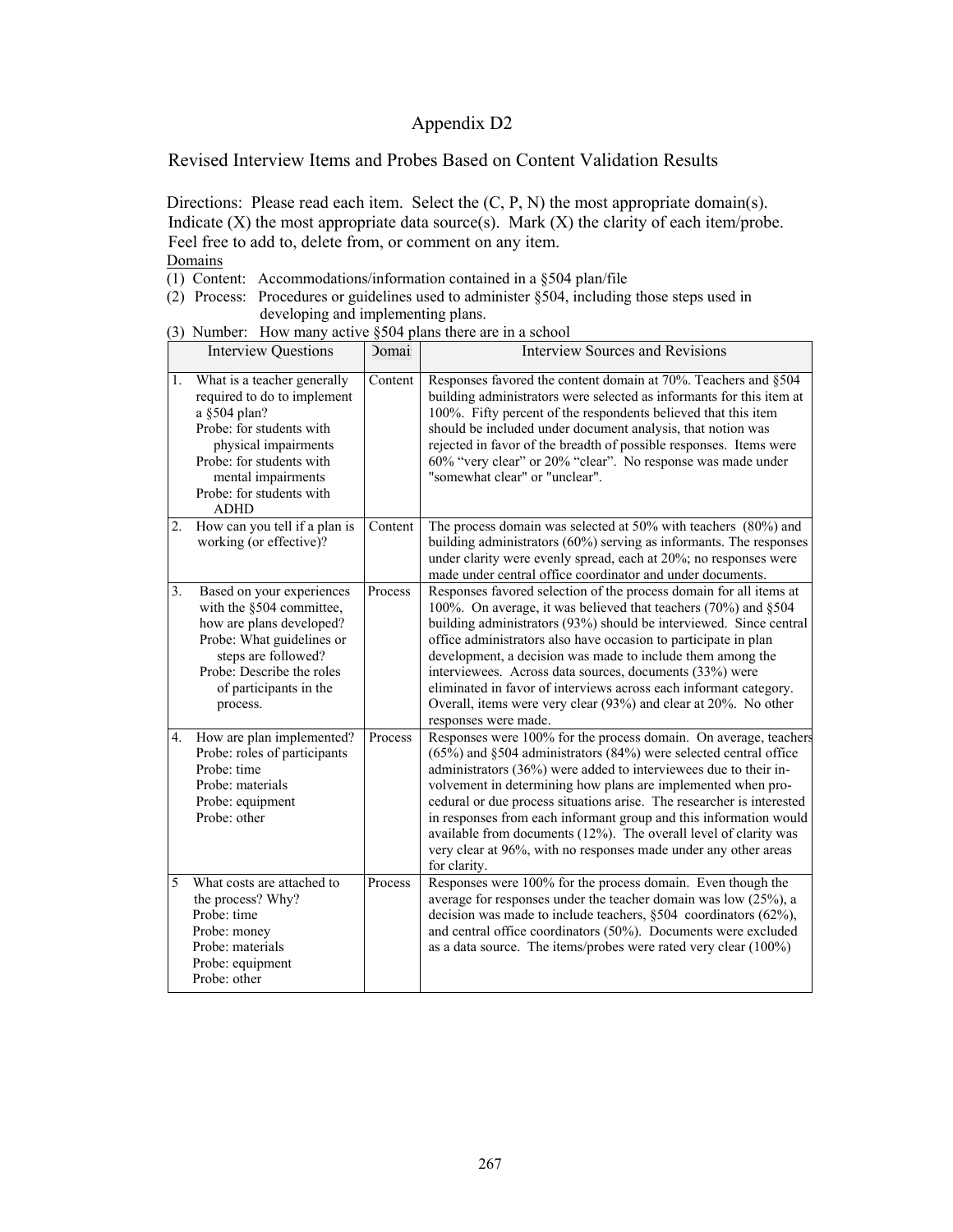Revised Interview Items and Probes Based on Content Validation Results

Directions: Please read each item. Select (C, P, N) the most appropriate domain(s). Indicate  $(X)$  the most appropriate data source(s). Mark  $(X)$  the clarity of each item/probe. Feel free to add to, delete from, or comment on any item. Domains

- (1) Content: Accommodations/information contained in a §504 plan/file
- (2) Process: Procedures or guidelines used to administer §504, including those steps used in developing and implementing plans
- (3) Number: How many active §504 plans there are in a school

|    | <b>Interview Questions</b>                                                                                                                                             | Domain  | <b>Interview Sources and Revisions</b>                                                                                                                                                                                                                                                                                                                                                                 |
|----|------------------------------------------------------------------------------------------------------------------------------------------------------------------------|---------|--------------------------------------------------------------------------------------------------------------------------------------------------------------------------------------------------------------------------------------------------------------------------------------------------------------------------------------------------------------------------------------------------------|
| 6. | How do parents<br>participate in the §504<br>process?<br>Probe: plan development<br>Probe: plan implementation<br>Probe: other                                         | Process | Responses favored the process domain (93%). Teachers<br>and building administrators will serve as informants<br>based on a 53% average. Central office administrators<br>will be included for their perspectives on how parents<br>participate when there is disagreement about plans. On<br>an average, items/probes were judged 93% very clear.<br>An adjustment was made to add "other" as a probe. |
|    | 7. How do parents participate in<br>the §504 process?<br>Probe: plan development<br>Probe: plan implementation<br>Probe: other                                         | Process | Responses favored the process domain (93%). Teachers<br>and building administrators will serve as informants<br>based on a 53% average. Central office administrators<br>will be included for their perspectives on how parents<br>participate when there is disagreement about plans. On<br>an average, items/probes were judged 93% very clear.<br>An adjustment was made to add "other" as a probe. |
|    | 8. What do you see as parents'<br>contributions to the process?                                                                                                        | Process | This items was included at the suggestion of an expert<br>judge to add opportunity for greater depth to informants<br>attitudes and beliefs about how parents participate in<br>the process.                                                                                                                                                                                                           |
| 9. | Tell me what else you know<br>about the §504 process?<br>Probe: purpose<br>Probe: evaluation/assessment<br>Probe: placement<br>Probe: related services<br>Probe: other | Process | The process domain was selected at 70%. All user<br>groups were selected at an average range of 65-100%.<br>Items/probes were judged overall as very clear (100%)<br>or with the item judged as 20% clear. The category<br>"other" was added as a probe.                                                                                                                                               |
|    | 10. What are the contributions of<br>§504 to educating students?<br>ADHD students?<br>Probe: Plan development?<br>Probe: Plan implementation?                          | Process | This item was added at the suggestion of an expert<br>judge.                                                                                                                                                                                                                                                                                                                                           |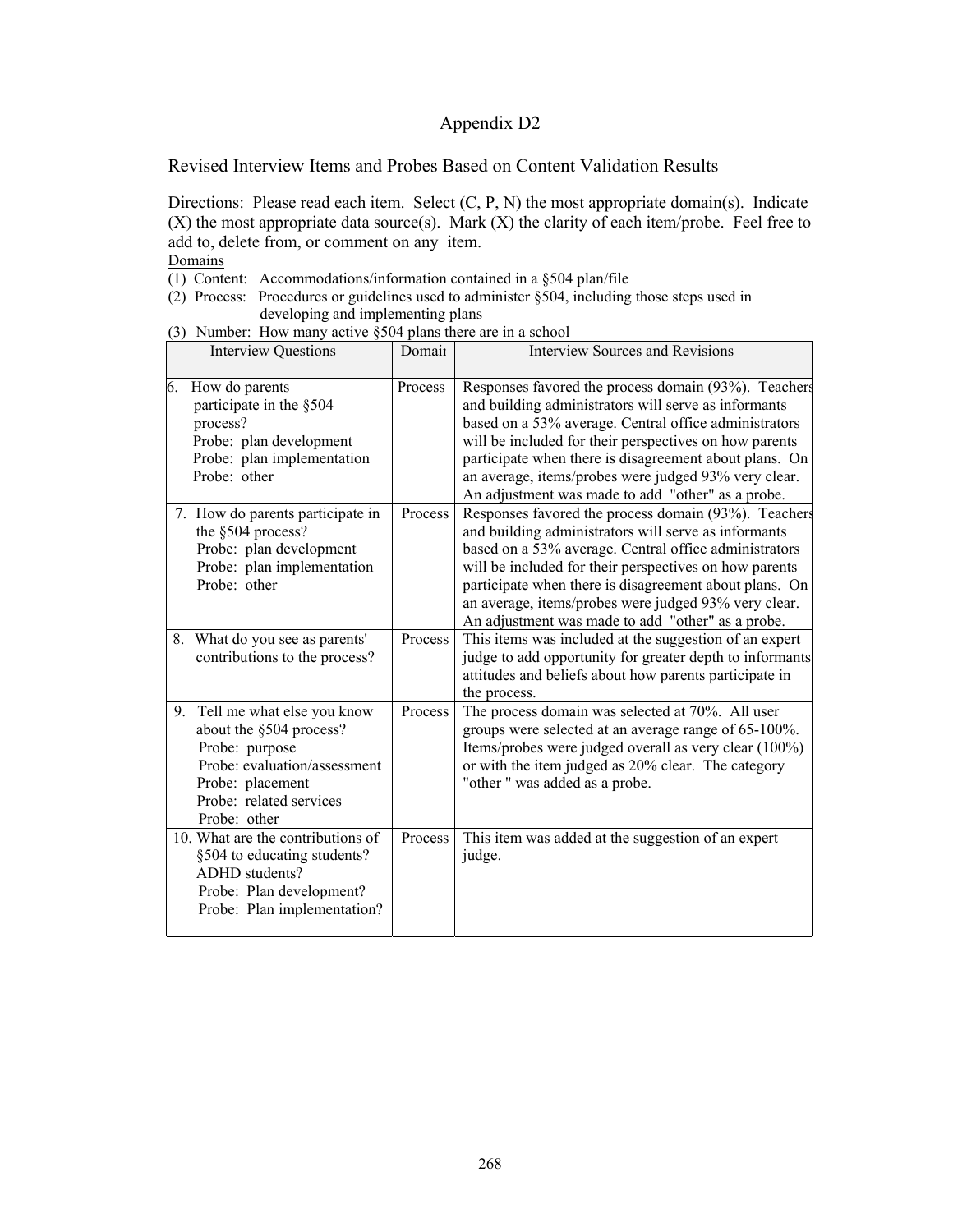Revised Interview Items and Probes Based on Content Validation Results

Directions: Please read each item. Select  $(C, P, N)$  the most appropriate domain(s). Indicate  $(X)$  the Most appropriate data source(s). Mark  $(X)$  the clarity of each item/probe. Feel free to add to, delete from, or comment on any item.

- (1) Content: Types and number of accommodations and information contained in a §504 plan/file
- (2) Process: Procedures or guidelines used to administer §504, including those steps and costs for developing and implementing plans
- (3) Number: The number of active §504 plans there are in a school, the reasons for the number of active §504 plans, the number of categories of impairment, and numbers pertaining to school demographics

| <b>Interview Questions</b>                                                                                                                                                                                                                                                                                                                    | Domair  | <b>Interview Sources and Revisions</b>                                                                                                                                                                                                                                                                                                                                                 |
|-----------------------------------------------------------------------------------------------------------------------------------------------------------------------------------------------------------------------------------------------------------------------------------------------------------------------------------------------|---------|----------------------------------------------------------------------------------------------------------------------------------------------------------------------------------------------------------------------------------------------------------------------------------------------------------------------------------------------------------------------------------------|
| 10. How do you receive updates<br>on the latest information or<br>case law on §504 policy and<br>procedures?<br>Probe: Who provides staff<br>development?<br>Probe: Describe training you<br>received? How'd you get<br>it?<br>Probe:<br>Are other steps taken<br>build the capacity of staff<br>to work with ADHD<br>students on §504 plans? | Process | The process domain was selected with ranges of (90-<br>100%). All user groups were selected (60-100%). Items<br>/probes were judged overall as very clear (70%), 20%<br>clear, and 20% somewhat clear. The last probe was<br>added to obtain breadth and depth of response                                                                                                             |
| 11. How do you receive updates on<br>the latest information or case law<br>on §504 policy and procedures?<br>Probe: Who provides staff<br>development?<br>Probe: Describe training you've<br>received? How'd you get it?<br>Probe: Are other steps taken to<br>build the capacity of staff to<br>work with ADHD students on<br>§504 plans?    | Process | The process domain was selected with ranges of $(90-100\%)$<br>All user groups were selected (60-100%). Items/probes were<br>judged overall as very clear (70%), 20% clear, and 20%<br>somewhat clear. The last probe was added to obtain breadth<br>and depth of response.                                                                                                            |
| 12. How are updates on the latest<br>information or case law on §504<br>policy and procedures shared?<br>Probe: with teachers<br>Probe: with administrators<br>Probe: with others                                                                                                                                                             | Process | The process domain was selected at 93%. All user groups were<br>selected (60-100%). Items/probes were judged as very clear<br>(73%). The item alone was 20% clear and 20% unclear with<br>no other responses given. Probes were 20% "somewhat clear".<br>"Other " was added as a probe.                                                                                                |
| 13. What type of support would be<br>beneficial to you in fulfilling<br>your role in the §504 process?<br>Probe: understanding the §504<br>process?<br>Probe: developing plans<br>Probe: implementing plans<br>Probe: other                                                                                                                   | Process | Responses ranged from 80-90% in favor of the process domain.<br>Responses ranged from 60-80% in favor of interviewing<br>teachers and building administrators. Central office admini-<br>strators were favored at 40%. Participants believed this item<br>and the probes were very clear at 80%. No additional<br>responses were made under clarity. "Other " was added as a<br>probe. |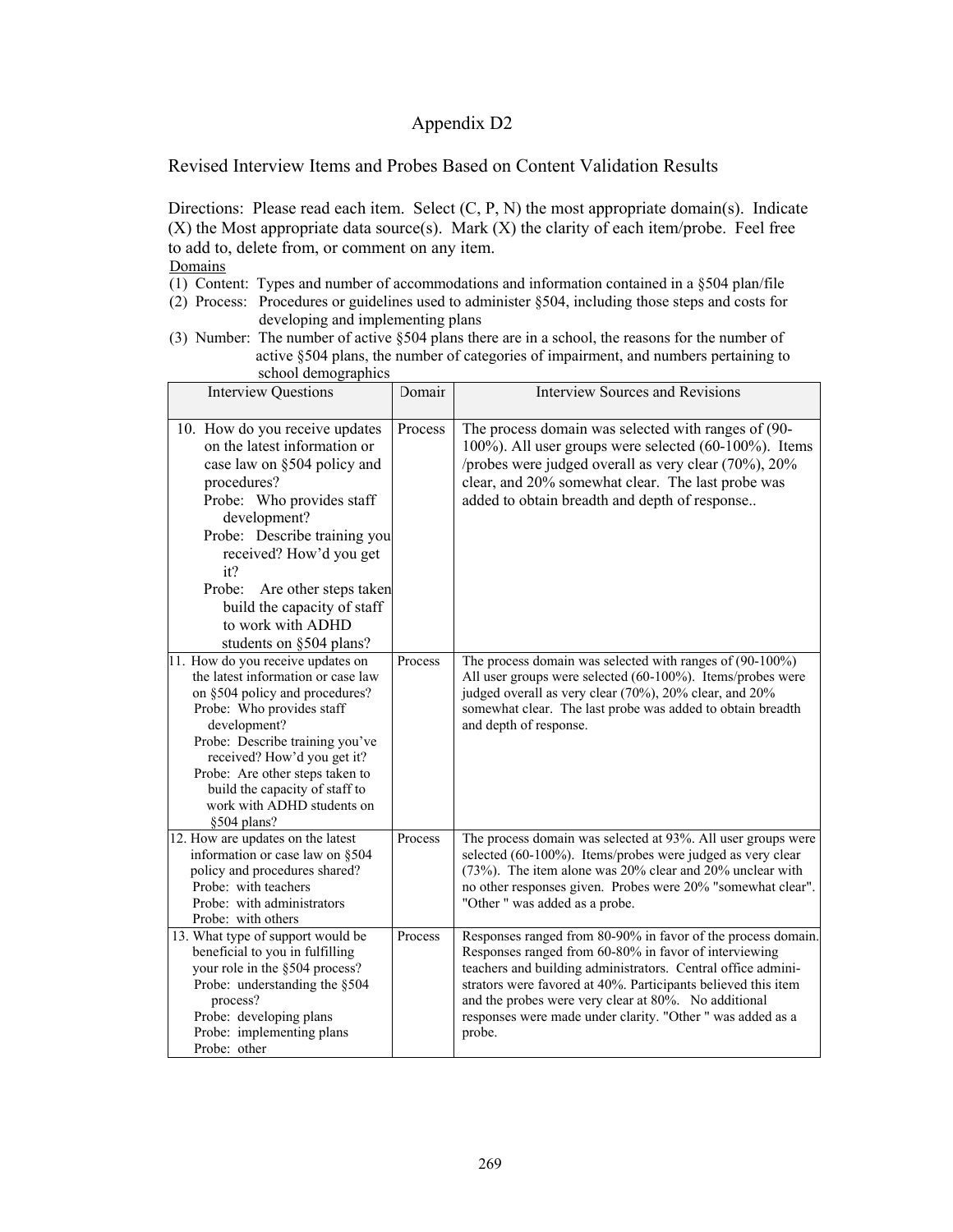Revised Interview Items and Probes Based on Content Validation Results

Directions: Please read each item. Select  $(C, P, N)$  the most appropriate domain(s). Indicate  $(X)$  the Most appropriate data source(s). Mark  $(X)$  the clarity of each item/probe. Feel free to add to, delete from, or comment on any item.

- (1) Content: Types and number of accommodations and information contained in a §504 plan/file
- (2) Process: Procedures or guidelines used to administer §504, including those steps and costs for developing and implementing plans
- (3) Number: The number of active §504 plans there are in a school, the reasons for the number of active §504 plans, the number of categories of impairment, and numbers pertaining to school demographics

| <b>Interview Questions</b> |                                                                                                                                                                                                                                                                                                                                                                                                                                                                   | Domain | Interview Sources and Revisions                                                                                                                                                                                                                                                                                                                                                                                                                                                                                                                                                                                                                                                                                                                     |
|----------------------------|-------------------------------------------------------------------------------------------------------------------------------------------------------------------------------------------------------------------------------------------------------------------------------------------------------------------------------------------------------------------------------------------------------------------------------------------------------------------|--------|-----------------------------------------------------------------------------------------------------------------------------------------------------------------------------------------------------------------------------------------------------------------------------------------------------------------------------------------------------------------------------------------------------------------------------------------------------------------------------------------------------------------------------------------------------------------------------------------------------------------------------------------------------------------------------------------------------------------------------------------------------|
|                            | 14. In a ranking of numbers of plans<br>in the middle schools across the<br>district, your school is (high/low).<br>Why is this so?                                                                                                                                                                                                                                                                                                                               | Number | Responses favored the number domain (100%) and elimination<br>of probes. Opinions of teacher and central office administrators<br>were included, even though percentages were low. Overall, all<br>items were judged as "very clear" across domains at 80% and<br>"somewhat clear" at 10%. No other responses were made. A<br>slight adjustment was made to the wording of the item.                                                                                                                                                                                                                                                                                                                                                                |
|                            | 15. Literature shows that school demo Number<br>graphic factors can affect the num<br>ber of students with disabilities<br>found in schools. In your school,<br>how do the following demographi<br>factors affect the number of §504<br>plans your school has? (enrollmen<br>totals, ethnicity, teacher-pupil rati<br>number of students on free/reduce<br>price lunch, number of students in<br>special education, number of<br>retentions, and mobility index). |        | The average was 77% in favor of the number domain.<br>Respondents believed that demographic questions should be<br>addressed through document analysis (60%), not through<br>interviews of teachers $(11\%)$ building administrators $(37\%)$ , or<br>central office administrators (14%). A decision was made to<br>address this question through document analysis and interviews<br>It is believed that all users will be able to link these variables to<br>their experiences with the §504 process. Items/probes were,<br>overall very clear $(60\%)$ . "Unclear" was rated at 40% by<br>respondents who were unsure of what the researcher was<br>"looking for" or by differences in how §504 is addressed in<br>their respective localities. |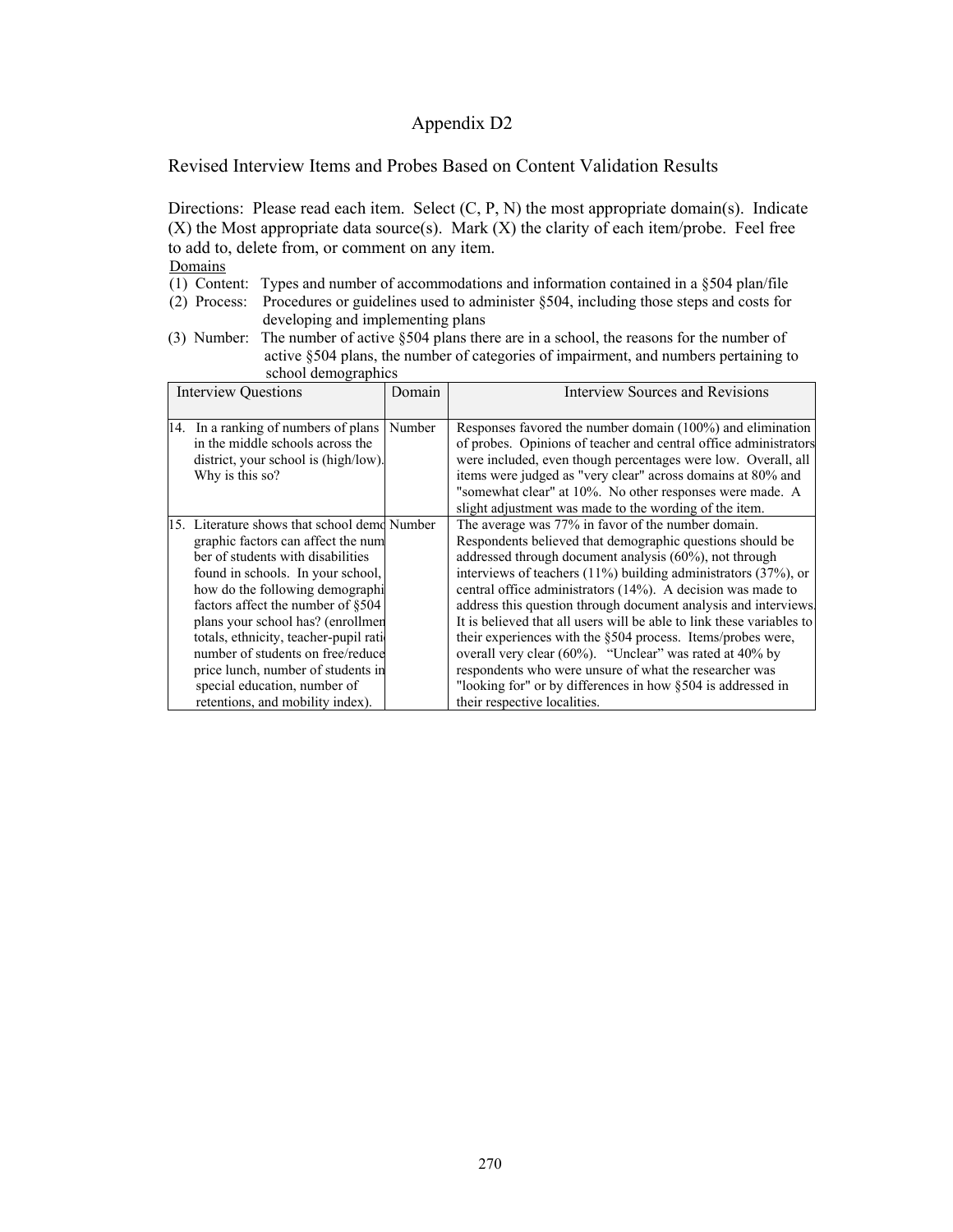APPENDIX E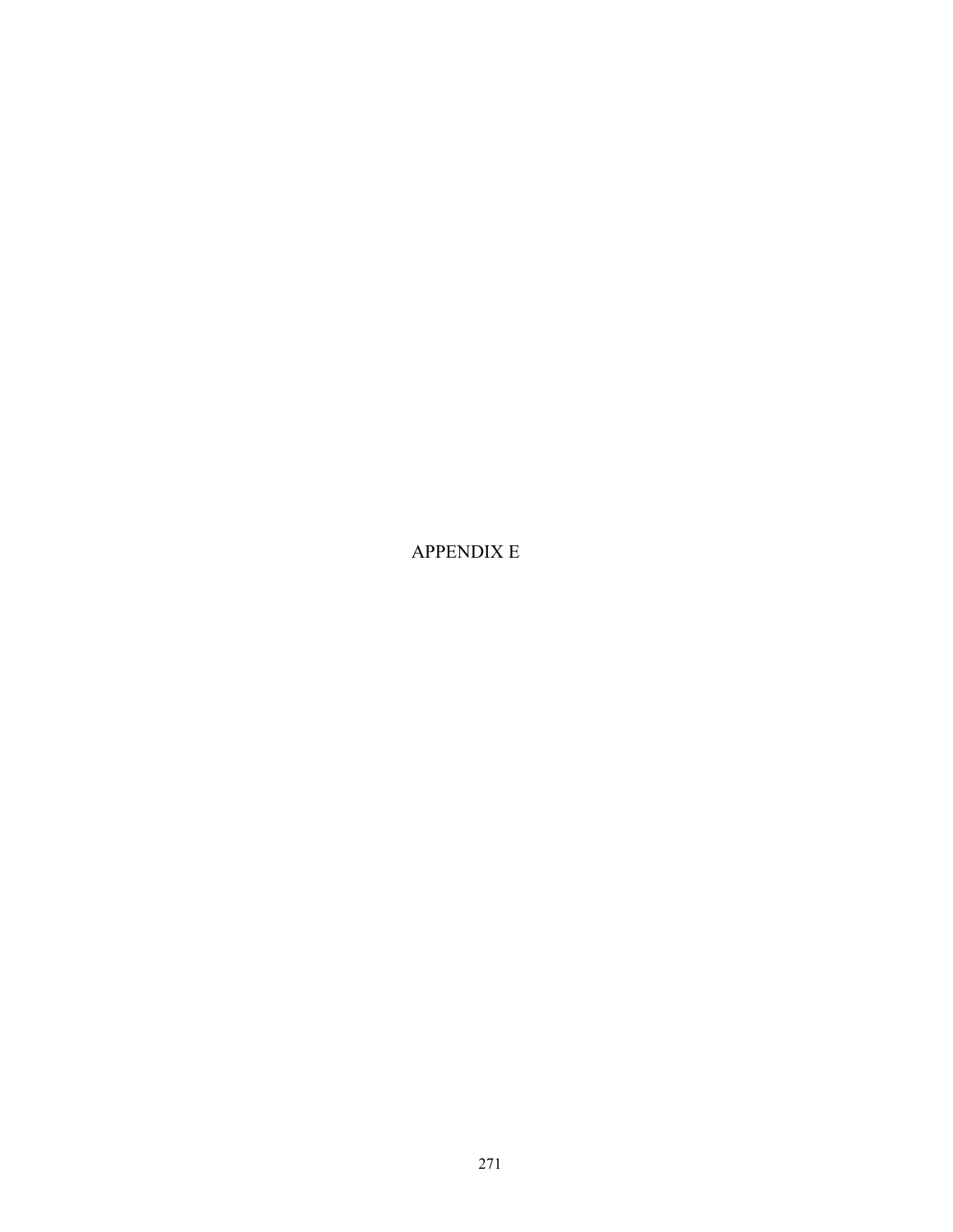### Appendix E

#### Revised Items Placed Under Document Analysis Based on Content Validation Results

Directions: Please read each item. Select (C, P, N) the most appropriate domain(s). Indicate  $(X)$  the most appropriate data source(s). Mark  $(X)$  the clarity of each item/probe. Feel free to add to, delete from, or comment on any item. **Domains** 

- (1) Content: Types and number of accommodations and information contained in a §504 plan/files
- (2) Process: Procedures or guidelines used to administer §504, including those steps and costs for
	- developing and implementing plans
- (3) Number: The number of active §504 plans there are in a school, the reasons for the number of active §504 plans, the number of categories of impairment, and numbers pertaining to school demographics

|                | <b>Document Analysis Questions</b>                                      | Domain                      | <b>Interview Sources and Revisions</b>                                                                                                                                                                                                                               |
|----------------|-------------------------------------------------------------------------|-----------------------------|----------------------------------------------------------------------------------------------------------------------------------------------------------------------------------------------------------------------------------------------------------------------|
|                | 1. What is the average number of<br>accommodations found on a plan?     | Content                     | The content domain was selected at $(80\%)$ . A decision was<br>made to obtain this information from documents. 80% was<br>"very clear" and 20% "somewhat clear".                                                                                                    |
| 2.             | Where are §504 students typically<br>served?                            | Content                     | The content domain was selected at 70%, with teachers at<br>60% and building administrators at 80%. The item was<br>judged very clear at 80%.                                                                                                                        |
| 3.             | What information generally is<br>contained in a plan?                   | $\overline{\text{Content}}$ | The content domain was selected at 100% with teachers (60%)<br>building administrators (100%), and central office admini-<br>strators at 40%. Documents (80%) were selected as the data<br>source. The item was judged 100% very clear.                              |
| 4 <sup>1</sup> | What kinds of accommodations<br>appear in plans?                        | Content                     | The content domain was selected at 100%. User groups were<br>100%, except for central office administrators (40%).<br>Documents (80%) were selected as the data source. The<br>item was very clear (100%).                                                           |
| 5.             | What services are generally<br>included on a §504 plan?                 | Content                     | The content domain was selected at 100%. Documents (80%)<br>were selected as the data source. The item was very clear<br>100%.                                                                                                                                       |
| 6.             | What disabling condition is<br>addressed most often across plans?       | Number                      | The number domain was selected at 40%. Documents (40%)<br>were selected as the data source. The item was judged 80%<br>very clear and 20% clear. No user groups were selected.                                                                                       |
| 7.             | What are reasons why students<br>are referred to the §504<br>committee? | Process                     | The process domain was selected at 80%. Since this<br>information could be obtained from documents (60%), this<br>item was placed under document analysis. There was<br>100% clarity.                                                                                |
| 8.             | How is progress shown on a plan?                                        | Process                     | This question was revised to fit the document analysis<br>query of "How can you tell that a plan is effective?" The<br>item was placed under both the content and process domains<br>(50%). There was an even spread of 20% across each level<br>of clarity.         |
| 9.             | What capacity-building activities<br>are provided?                      | Process                     | This question was added at the suggestion of an expert<br>judge to verify staff development efforts.                                                                                                                                                                 |
|                | 10. How many active §504 plans are<br>there in the school?              | Number                      | This was clearly a number domain item (100%) and favored<br>the building administrator (80%) and document analysis<br>(80%). It was decided that documents would serve as the<br>data source. Clarity was 80%; 20% of the participants rated<br>the item as unclear. |
|                | 11. What is the average number of<br>accommodations found on plans?     | Number                      | Responses were for teachers $(60\%)$ , bldg. administrators<br>(80%), central office administrators (40%), and documents<br>at $(80\%)$ . The item was judged as very clear $(100\%)$ . A<br>decision was made to use documents as a data source.                    |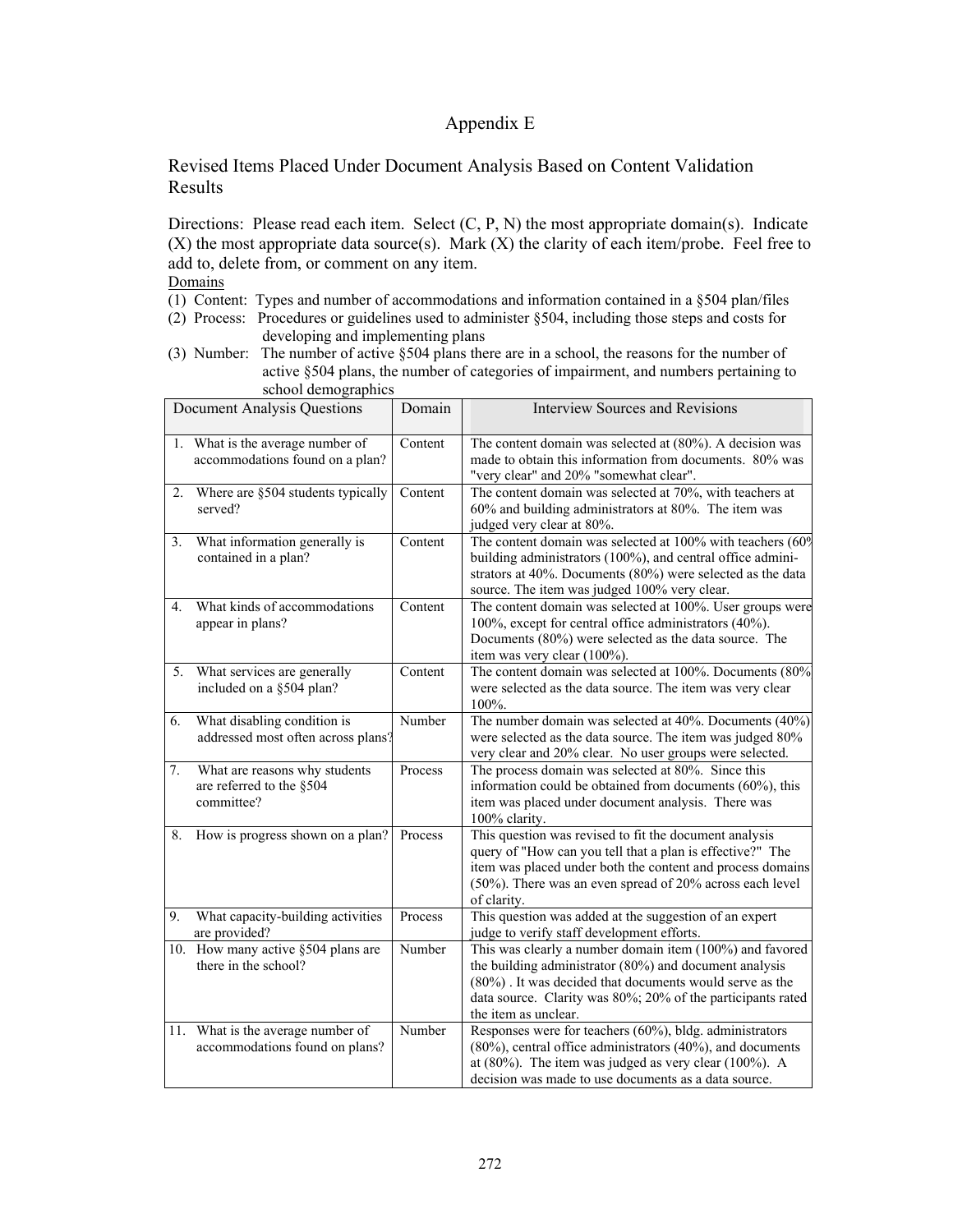#### Appendix E

#### Revised Items Placed Under Document Analysis Based on Content Validation Results

Directions: Please read each item. Select (C, P, N) the most appropriate domain(s). Indicate  $(X)$  the most appropriate data source(s). Mark  $(X)$  the clarity of each item/probe. Feel free to add to, delete from, or comment on any item.

- **Domains**
- (1) Content: Types and number of accommodations and information contained in a §504 plan/files
- (2) Process: Procedures or guidelines used to administer §504, including those steps and costs for developing and implementing plans
- (3) Number: The number of active §504 plans there are in a school, the reasons for the number of active §504 plans, the number of categories of impairment, and numbers pertaining to school demographics

| Document Analysis Questions, continued                                                                                                                                                                                                                                                                                                                                                                                                                       | Domain | Interview Sources and Revisions                                                                                                                                                                                                                                                                                                                                                                                                                                                                                                                                                         |
|--------------------------------------------------------------------------------------------------------------------------------------------------------------------------------------------------------------------------------------------------------------------------------------------------------------------------------------------------------------------------------------------------------------------------------------------------------------|--------|-----------------------------------------------------------------------------------------------------------------------------------------------------------------------------------------------------------------------------------------------------------------------------------------------------------------------------------------------------------------------------------------------------------------------------------------------------------------------------------------------------------------------------------------------------------------------------------------|
| 12. Literature shows that school demographic<br>factors can affect the number of students with<br>disabilities found in schools. In your school,<br>how do the following demographic factors<br>affect the number of §504 plans your school<br>has?<br>Probe: enrollment totals?<br>Probe: ethnicity<br>Probe: School-teacher-pupil ratio<br>Probe: free and reduced-price lunch?<br>Probe: special education:<br>Probe: retention<br>Probe: Mobility index? | Number | Responses favored the number domain (80%) for<br>all items and largely favored documents as the<br>information source. Since the opinions of the<br>§504 site administrator is sought, as well as actual<br>information from documents, a neutral stem was<br>added to the interview item. Probes were revised<br>to reflect "how" or "what" questions under<br>document analysis. Responses showed 60%<br>clarity. Demographic items were placed at the<br>end of the interview protocol as suggested by<br>Goertz & LeCompte. Items were also reordered<br>to form the listing shown. |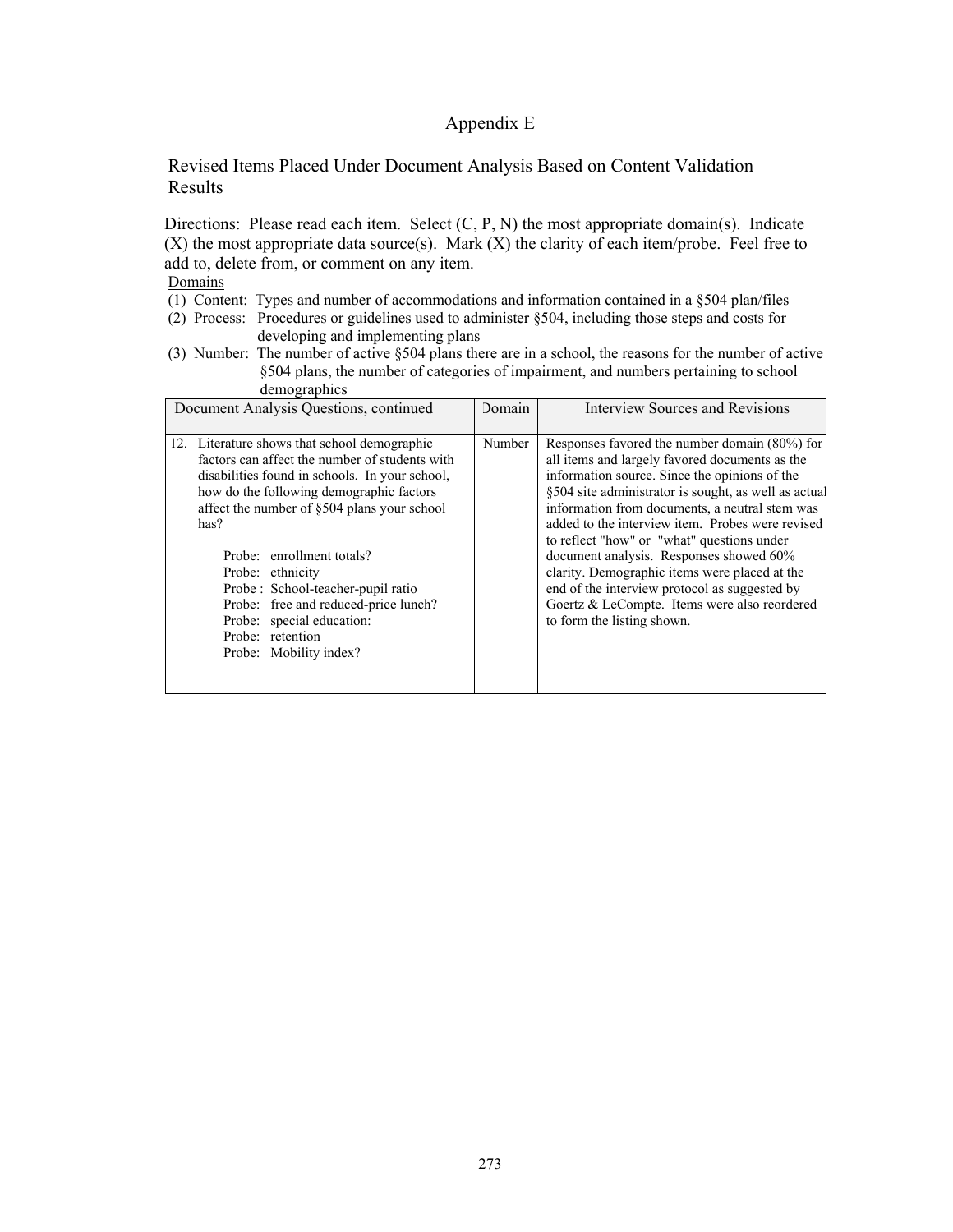APPENDIX F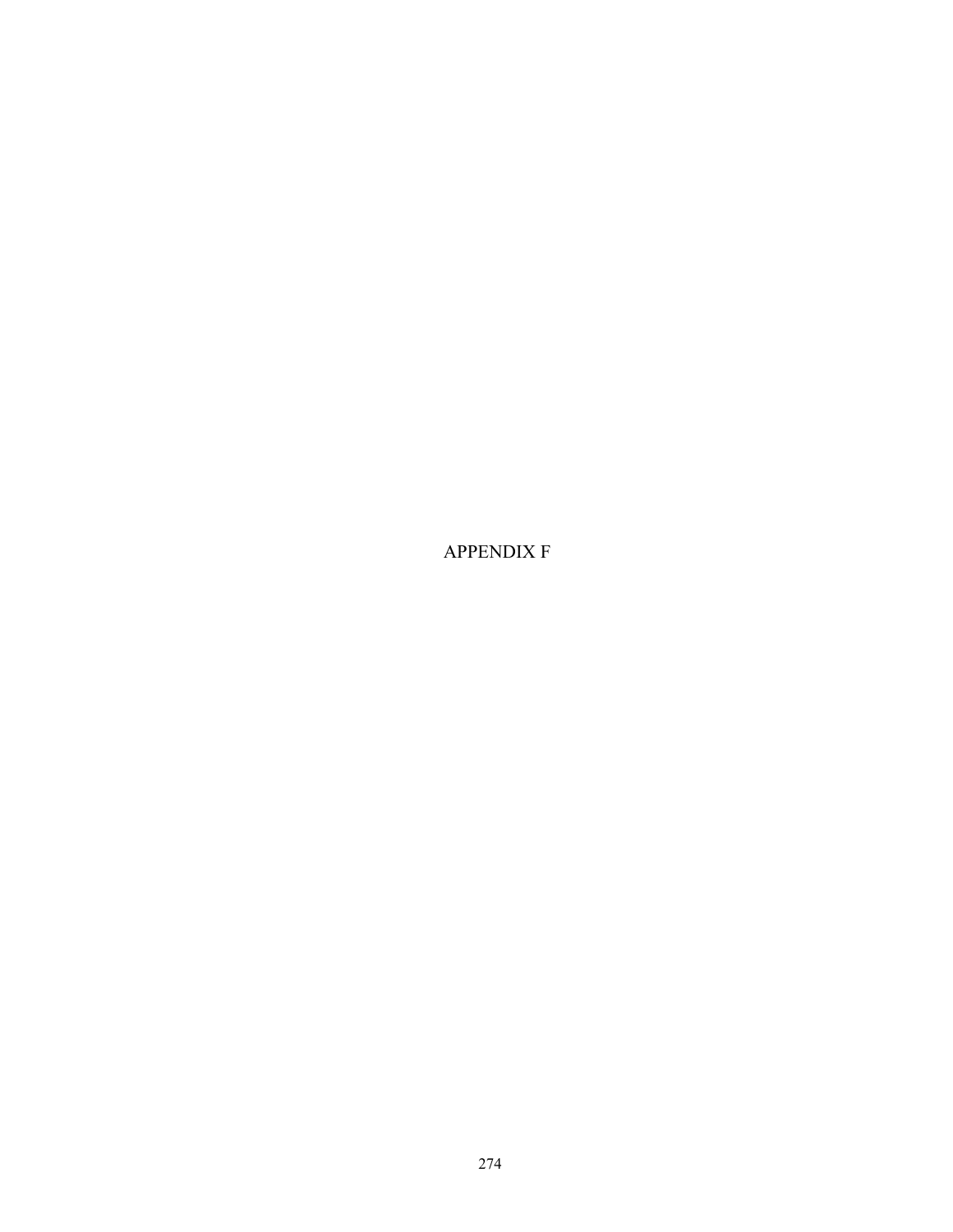#### Appendix F

#### -Cover Letter to the Principal-

April 27, 1999

Dear Principal:

 As a doctoral student at Virginia Polytechnic Institute and State University, I am conducting a study of how middle school adolescents are educated within the context of Section 504 policy. Your school is representative of the variables that I would like to explore. It is believed that the findings will have a positive impact on how the §504 process is administered and on how §504 plans are developed and implemented for middle school students. I am hoping that you and your staff will be willing to assist me in this effort.

 Specifically, I am requesting permission to interview your §504 administrator and five teachers who have participated in the development and implementation of §504 plans. There will be minimal intrusion or disruption to you and your staff. The interviews will require no more than 30-45 minutes per individual. I also would like to review the §504 plans and cumulative files for students served during the 1996-1997 school year. All information will be kept confidential and no personally identifiable information will be used in any manner of reporting information.

 I have included copies of the interview questions that I would like to address with your §504 administrator and your teachers. It is anticipated that the entire process should require no more than 8 hours spread over several days. At your request, a draft of the report will be provided to you and each interview participant for review prior to the drafting of the final report.

 Thank you for your consideration of this study. I look forward to meeting with you to address any further questions or concerns.

Sincerely,

Martha Taylor, Researcher

Enclosures: Teacher Interview Protocol Section 504 Site Administrator Protocol Document Analysis Questions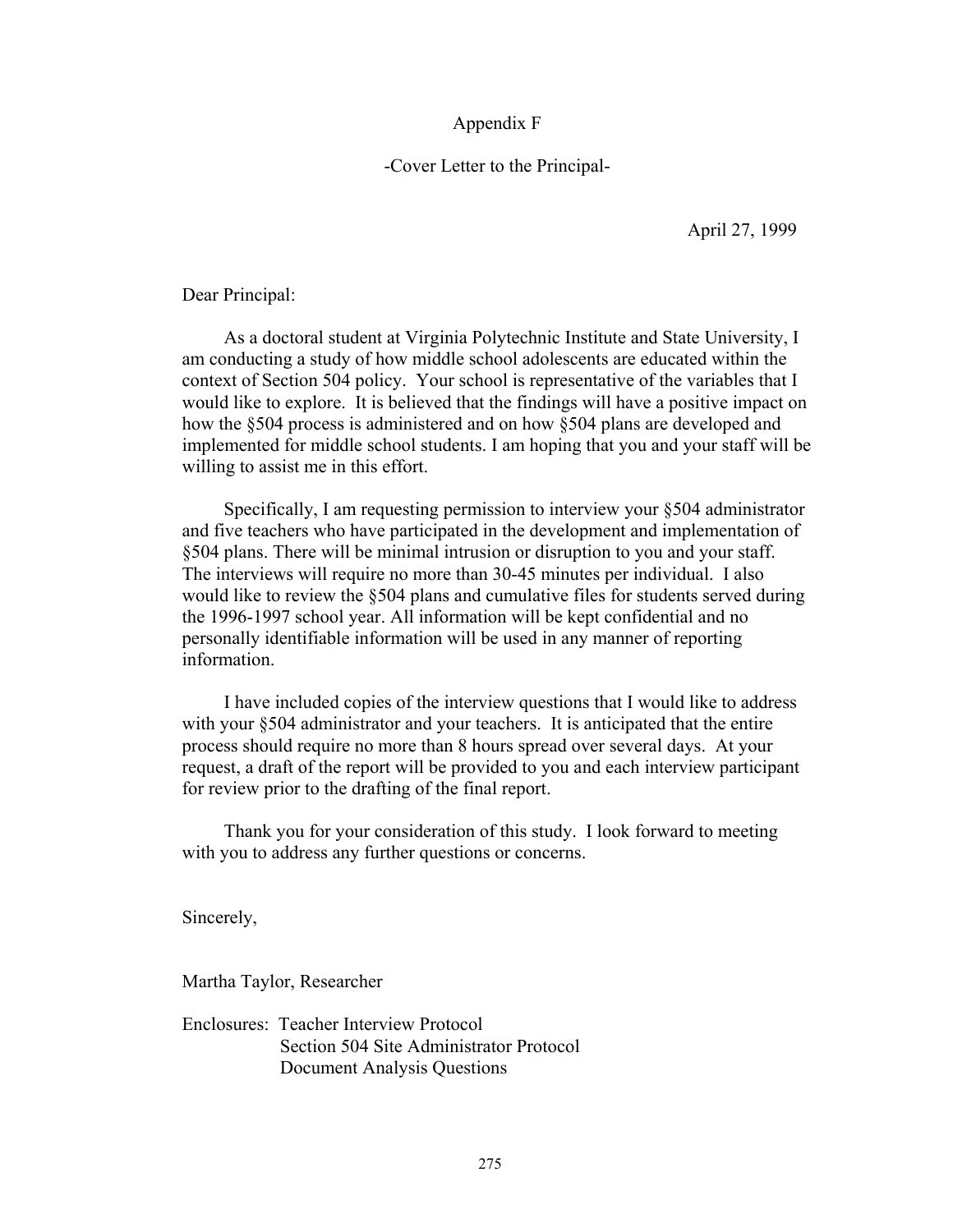APPENDIX G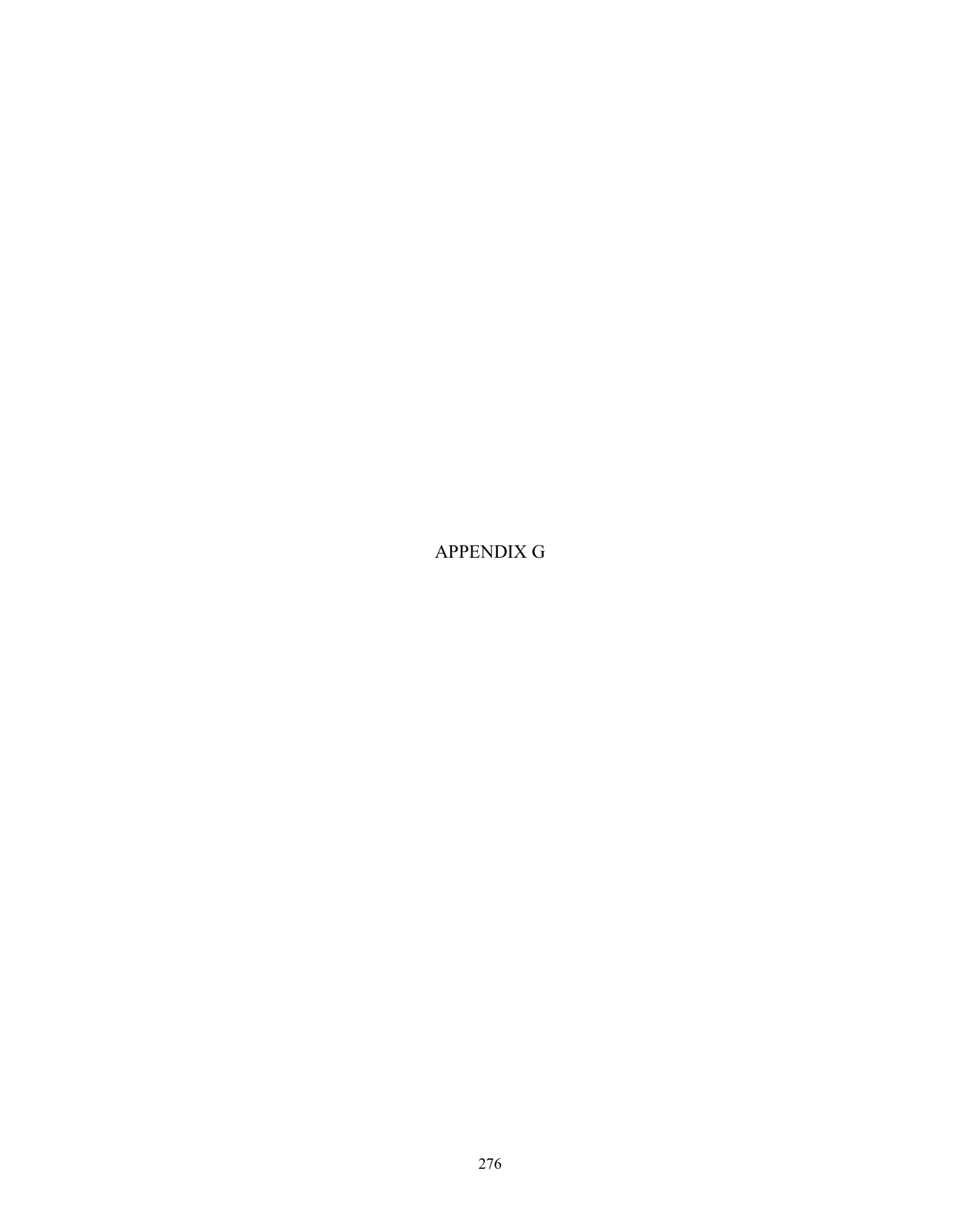## Appendix G1

| Student                 | Gender | Enrollment | Ethnic<br>Groups    | School/<br>Teacher-<br>Pupil Ratio | Free/reduce<br>d-price<br>lunch | Special<br>Education | Retention       | Mobility |
|-------------------------|--------|------------|---------------------|------------------------------------|---------------------------------|----------------------|-----------------|----------|
| $\mathbf{1}$            | Male   | 168/180    | Caucasian           | 22:1                               | No                              | No                   | No              | Low      |
| $\overline{2}$          | Male   | 175/180    | African<br>American | 22:1                               | No                              | No                   | $\overline{No}$ | Low      |
| $\overline{\mathbf{3}}$ | Male   | 178/180    | Caucasian           | 22:1                               | N <sub>o</sub>                  | No                   | N <sub>o</sub>  | Low      |
| $\overline{4}$          | Male   | 178/180    | Caucasian           | 22:1                               | No                              | No                   | $\rm No$        | Low      |
| 5                       | Female | 51/60      | African<br>American | 22:1                               | No                              | No                   | No              | High     |
| $\overline{6}$          | Male   | 174/180    | Caucasian           | 22:1                               | N <sub>o</sub>                  | Yes                  | N <sub>o</sub>  | Low      |
| $\overline{7}$          | Male   | 180/180    | Caucasian           | 22:1                               | No                              | No                   | No              | Low      |
| $\overline{8}$          | Male   | 169/180    | African<br>American | 22:1                               | $\overline{No}$                 | Yes                  | $\overline{No}$ | Low      |
| $\overline{9}$          | Male   | 171/180    | Caucasian           | 22:1                               | Yes                             | Yes                  | $\overline{No}$ | Low      |
| 10                      | Male   | 173/180    | Caucasian           | 22:1                               | No                              | No                   | No              | Low      |
| $\overline{11}$         | Female | 178/180    | Caucasian           | 22:1                               | $\overline{No}$                 | No                   | No              | Low      |
| 12                      | Male   | 180/180    | Caucasian           | 22:1                               | $\overline{No}$                 | Yes                  | $\overline{No}$ | Low      |
| 13                      | Male   | 178/180    | Caucasian           | 22:1                               | $\rm No$                        | No                   | No              | Low      |
| $\overline{14}$         | Female | 173/180    | Caucasian           | 22:1                               | N <sub>o</sub>                  | No                   | No              | Low      |
| 15                      | Male   | 176/180    | Caucasian           | 22:1                               | No                              | No                   | No              | Low      |
| 16                      | Male   | 179/180    | Caucasian           | 22:1                               | No                              | No                   | N <sub>o</sub>  | Low      |
| 17                      | Male   | 169/180    | Caucasian           | 22:1                               | Yes                             | No                   | No              | Low      |
| 18                      | Male   | 136/180    | Caucasian           | 22:1                               | $\rm No$                        | Yes                  | No              | Low      |
|                         |        |            |                     |                                    |                                 |                      |                 |          |

### Number Domain for Document Analysis: Demographics of Students on Section 504 Plans, School HPU

(continues)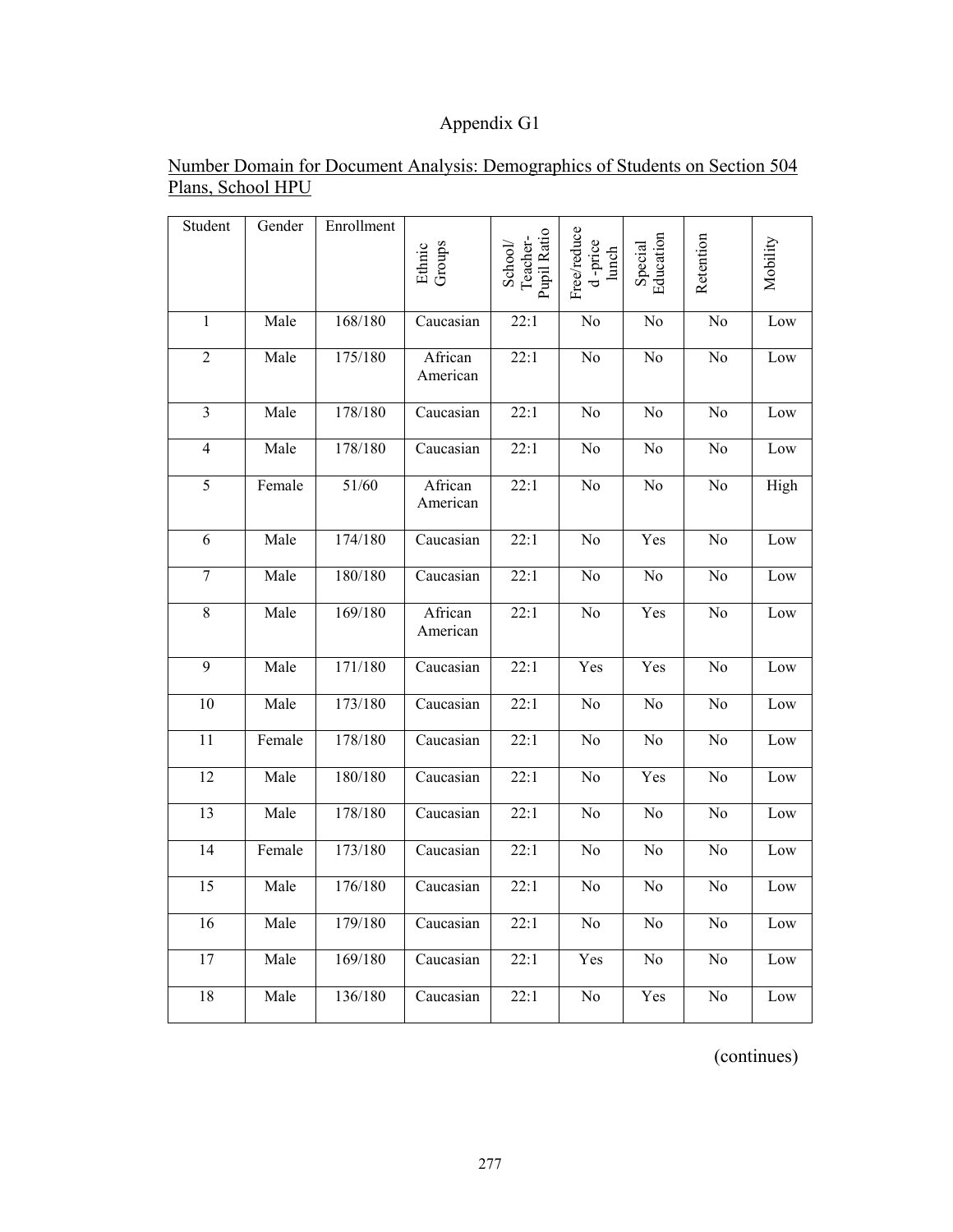## Appendix G1 (continues)

| Student         | Gender | Enrollment | Groups<br>Ethnic        | School/<br>Teacher-<br>Pupil | Free/redu<br>lunch<br>price | Education<br>Special | Retention      | Mobility |
|-----------------|--------|------------|-------------------------|------------------------------|-----------------------------|----------------------|----------------|----------|
| 19 <sup>a</sup> | Male   | 1/180      | Caucasian               | 22:1                         | No                          | No                   | No             | High     |
| 20              | Male   | 178/180    | Caucasian               | 22:1                         | N <sub>o</sub>              | No                   | Yes            | Low      |
| 21              | Male   | 174/180    | Caucasian               | 22:1                         | N <sub>o</sub>              | No                   | No             | Low      |
| 22              | Male   | 173/180    | Caucasian               | 22:1                         | N <sub>o</sub>              | No                   | Yes            | Low      |
| 23              | Male   | 168/189    | $\overline{C}$ aucasian | 22:1                         | N <sub>o</sub>              | No                   | N <sub>o</sub> | Low      |
| 24              | Male   | 165/180    | Caucasian               | 22:1                         | N <sub>o</sub>              | N <sub>0</sub>       | No             | Low      |
| 25              | Male   | 75/90      | Caucasian               | 22:1                         | No                          | No                   | Yes            | High     |
| 26              | Male   | 177/180    | Caucasian               | 22:1                         | No                          | No                   | N <sub>o</sub> | Low      |
| 27              | Male   | 167/180    | Caucasian               | 22:1                         | No                          | No                   | No             | Low      |
| 28              | Female | 180/180    | Caucasian               | 22:1                         | No                          | $\rm No$             | No             | Low      |
| 29              | Male   | 177/180    | Caucasian               | 22:1                         | No                          | No                   | No             | Low      |
| 30              | Male   | 90/90      | Caucasian               | 22:1                         | No                          | No                   | Yes            | High     |
| 31              | Female | 177/180    | Caucasian               | 22:1                         | No                          | No                   | N <sub>o</sub> | Low      |
| 32              | Male   | 177/180    | Caucasian               | 22:1                         | No                          | No                   | No             | Low      |
| 33              | Male   | 148/160    | Caucasian               | 22:1                         | No                          | Yes                  | N <sub>o</sub> | High     |

### Number Domain for Document Analysis: Demographics of Students on Section 504 Plans, School HPU

<sup>a</sup> Records on this student had been forwarded to the middle school. He was enrolled, but attended only one day. After the first day of school, he was removed from the roll due to medical reasons.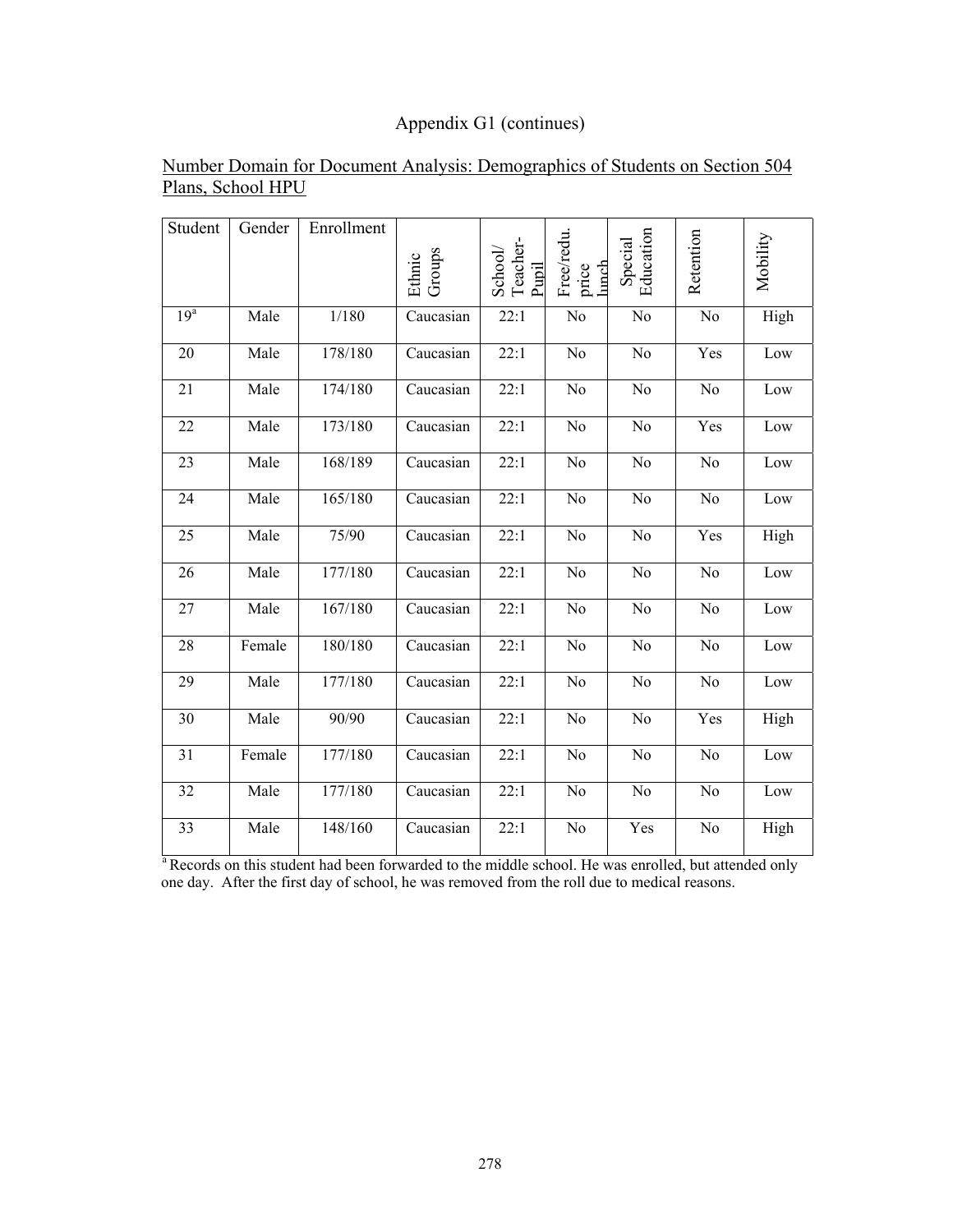## Appendix G2

| Student        | Gender | Enrollment<br>Totals | Ethnicity           | Teacher-<br>School/<br>pupil | Free/Red.<br>price<br>lunch | Education<br>Special | Retention      | Mobility |
|----------------|--------|----------------------|---------------------|------------------------------|-----------------------------|----------------------|----------------|----------|
| 1              | Male   | 171/180              | Caucasian           | 25:1                         | No                          | Yes                  | N <sub>0</sub> | Low      |
| $\overline{2}$ | Male   | 176/180              | Caucasian           | 25:1                         | No                          | Yes                  | No             | Low      |
| 3              | Female | 150/168              | Caucasian           | 25:1                         | No                          | N <sub>0</sub>       | N <sub>0</sub> | High     |
| $\overline{4}$ | Male   | 160/180              | Caucasian           | 25:1                         | Yes                         | No                   | N <sub>0</sub> | Low      |
| 5              | Male   | 180/180              | African<br>American | 25:1                         | Yes                         | Yes                  | N <sub>0</sub> | Low      |
| 6              | Male   | 174/180              | Caucasian           | 25:1                         | N <sub>0</sub>              | N <sub>0</sub>       | N <sub>0</sub> | Low      |
| $\overline{7}$ | Male   | 135/138              | Caucasian           | 25:1                         | N <sub>0</sub>              | N <sub>0</sub>       | N <sub>0</sub> | High     |
| 8              | Female | 162/171              | Asian-<br>Pacific   | 25:1                         | N <sub>0</sub>              | N <sub>0</sub>       | N <sub>0</sub> | High     |

#### Number Domain and Document Analysis: Number and Demographics of Students on Section 504 Plans, School LPU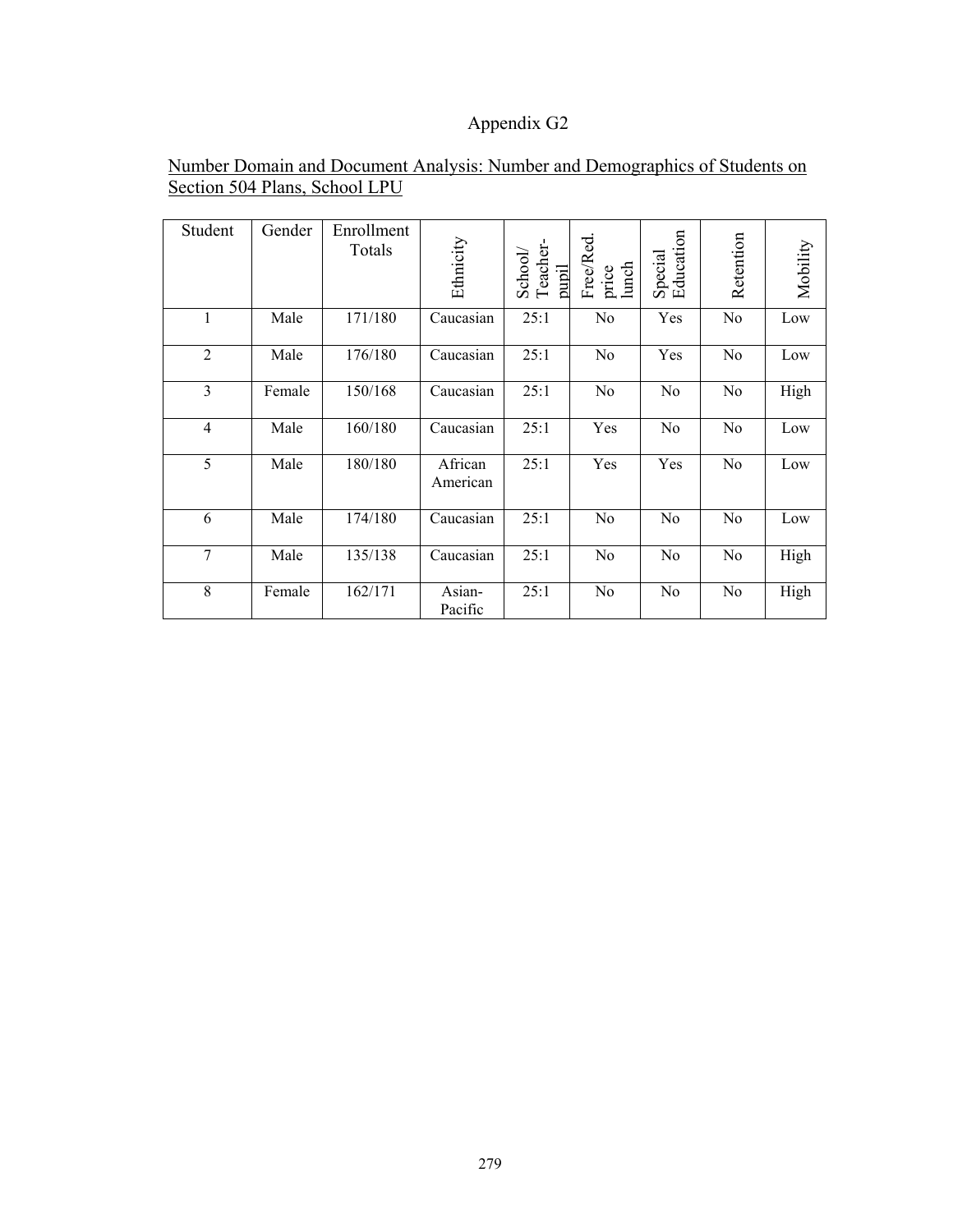APPENDIX H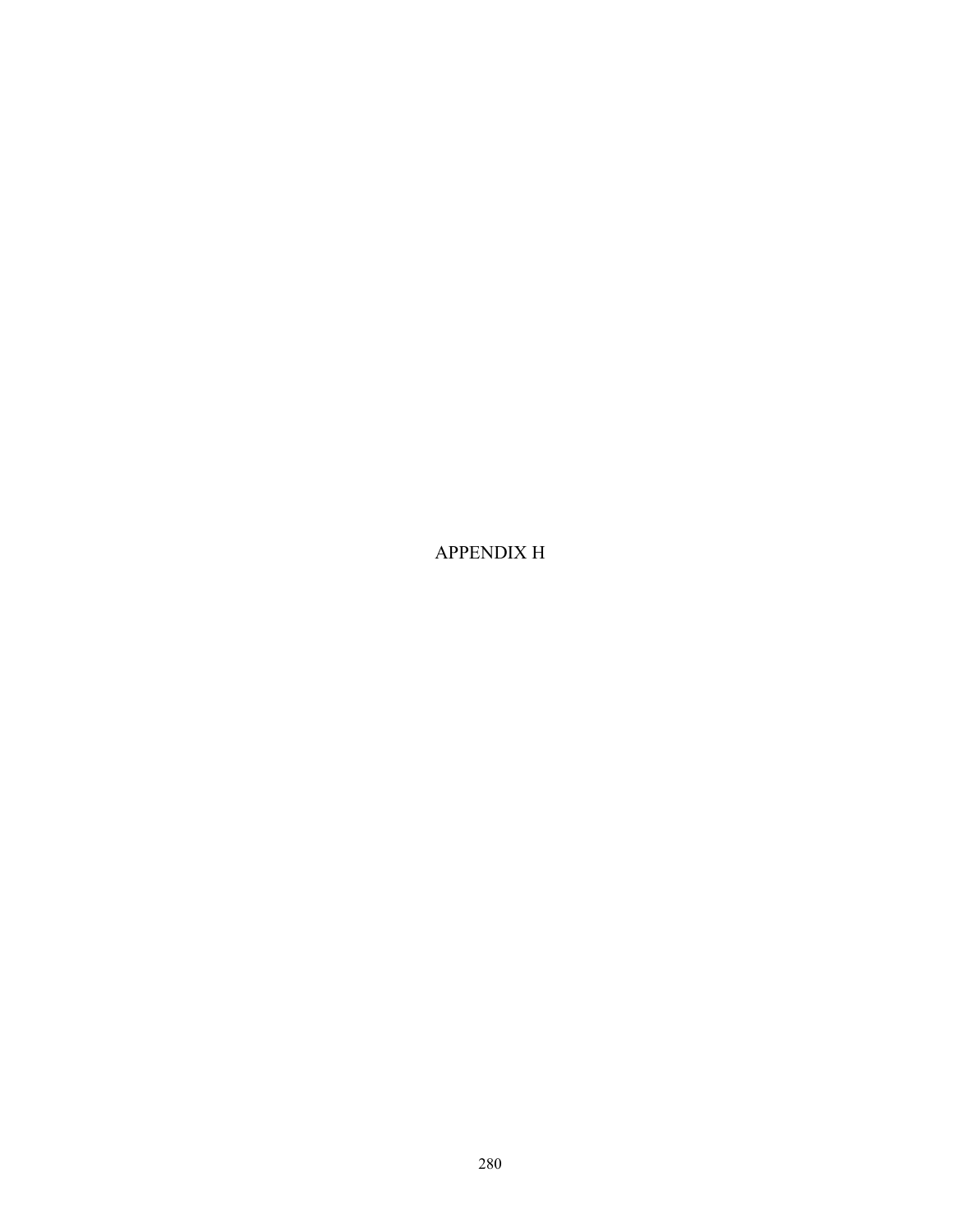## Results of Interrater Coding of Themes and categories from Transcripts for

## Central Office Administrators

|                                | Coders         |                |             |                |
|--------------------------------|----------------|----------------|-------------|----------------|
|                                | $\mathbf{1}$   | $\overline{2}$ | 3           | $\overline{4}$ |
|                                |                |                |             | Researcher     |
|                                | $\mathbf n$    | $\mathbf n$    | $\mathbf n$ | $\mathbf n$    |
| Team Structure and Consistency | 3              | 3              | 3           | $\overline{3}$ |
| Communication                  | $\overline{3}$ | 3              | 3           | 3              |
| Role Conflict                  | 3              | 3              | 3           | $\overline{3}$ |
| Parent Competence              | 3              | 3              | 3           | 3              |
| Time                           | $\overline{3}$ | 3              | 3           | 3              |
| Cost                           | $\overline{3}$ | 3              | 3           | 3              |
| Contributions                  | 3              | 3              | 3           | 3              |
| Capacity-building              | $\overline{3}$ | 3              | 3           | $\overline{3}$ |
| Demographic                    | $\overline{3}$ | 3              | 3           | 3              |
| Plan Content                   | 3              | 3              | 3           | 3              |
| Difference in Plan Numbers     | 3              | 3              | 3           | 3              |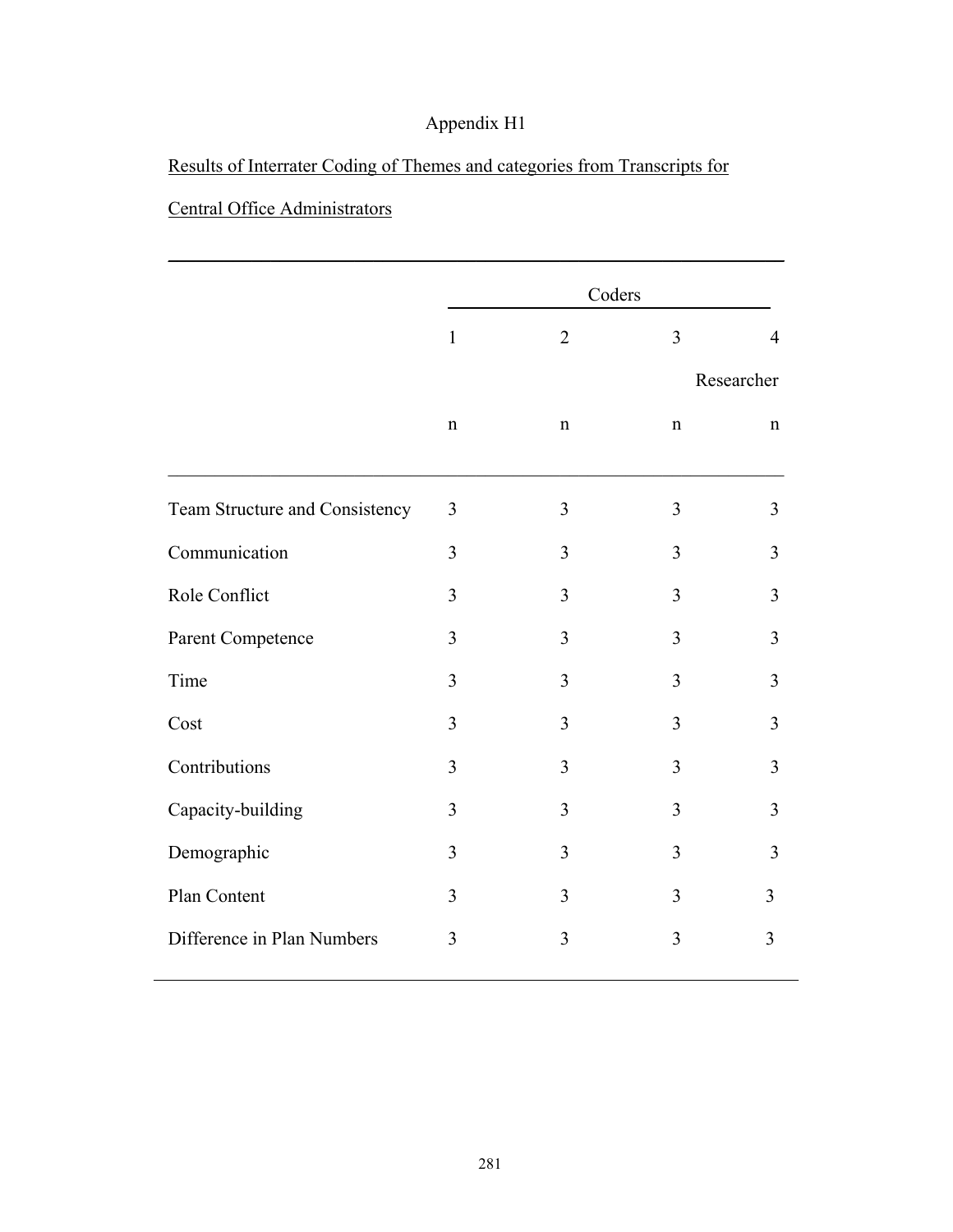## Results of Interrater Coding of Themes and Categories from Transcripts for

## Section 504 Site Administrators

|                                |                | Coders         |             |                |
|--------------------------------|----------------|----------------|-------------|----------------|
|                                | $\mathbf{1}$   | $\overline{2}$ | 3           | $\overline{4}$ |
|                                | Researcher     |                |             |                |
|                                | $\mathbf n$    | $\mathbf n$    | $\mathbf n$ | $\mathbf n$    |
| Team Structure and Consistency | 3              | 3              | 3           | 3              |
| Communication                  | 3              | $\overline{3}$ | 3           | $\overline{3}$ |
| Role Conflict                  | 3              | 3              | 3           | 3              |
| Parent Competence              | $\mathfrak{Z}$ | $\overline{3}$ | 3           | $\overline{3}$ |
| Time                           | 3              | 3              | 3           | 3              |
| Cost                           | 3              | 3              | 3           | 3              |
| Contributions                  | 3              | 3              | 3           | 3              |
| Capacity-building              | 3              | 3              | 3           | 3              |
| Demographic                    | 3              | 3              | 3           | $\overline{3}$ |
| Plan Content                   | 3              | 3              | 3           | 3              |
| Difference in Plan Numbers     | 3              | $\overline{3}$ | 3           | $\overline{3}$ |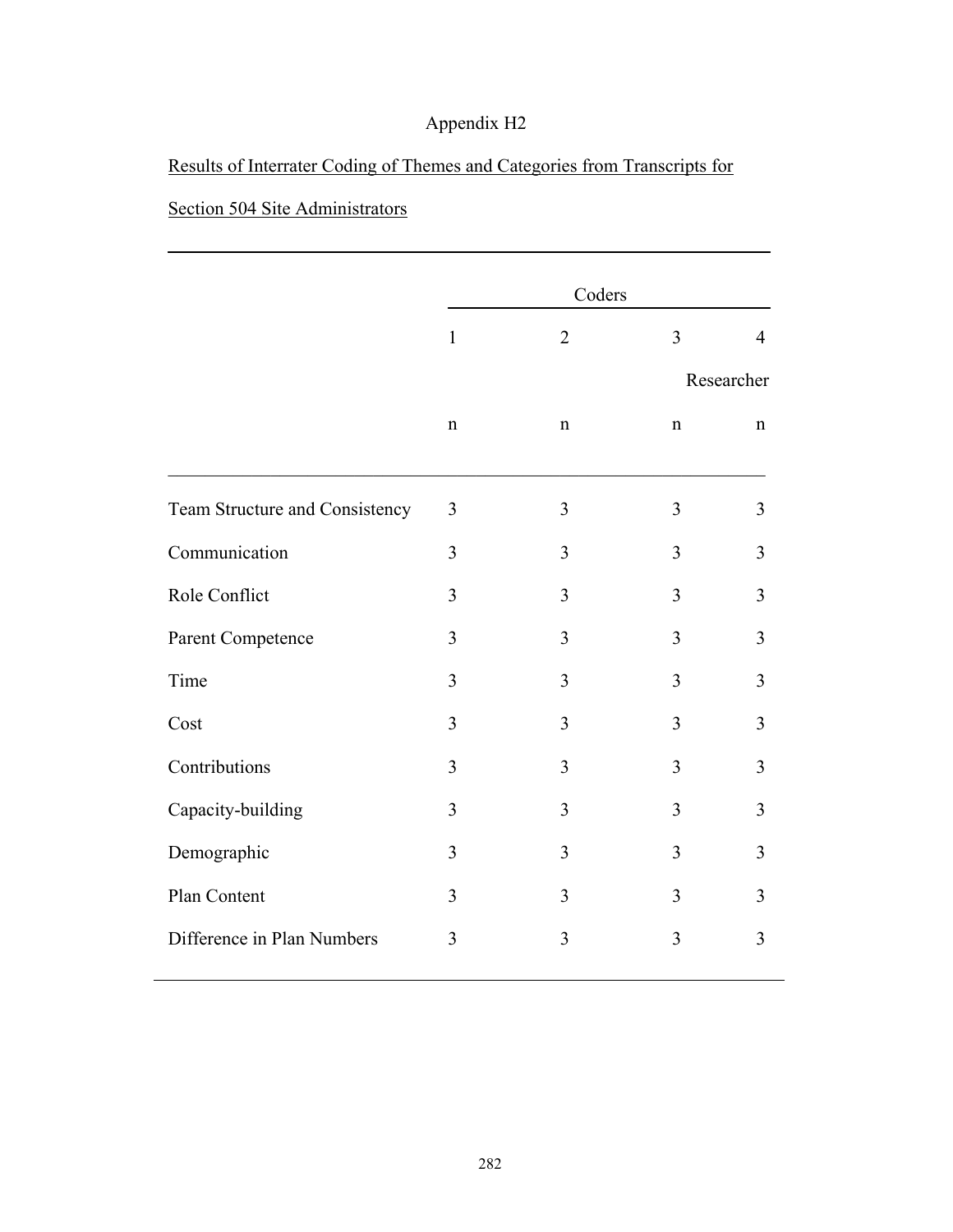## Results of Interrater Coding of Themes and Categories from Transcripts for

## **Teachers**

|                                |                | Coders         |                |                |
|--------------------------------|----------------|----------------|----------------|----------------|
|                                | $\mathbf{1}$   | $\overline{2}$ | 3              | $\overline{4}$ |
|                                |                |                |                | Researcher     |
|                                | $\mathbf n$    | $\mathbf n$    | $\mathbf n$    | n              |
| Team Structure and Consistency | 3              | $\overline{3}$ | $\overline{3}$ | 3              |
| Communication                  | 3              | $\overline{3}$ | 3              | 3              |
| Role Conflict                  | 3              | 3              | 3              | 3              |
| Parent Competence              | 3              | $\overline{3}$ | 3              | $\overline{3}$ |
| Time                           | $\overline{3}$ | $\overline{3}$ | 3              | 3              |
| Cost                           | 3              | 3              | $\overline{3}$ | 3              |
| Contributions                  | 3              | 3              | 3              | 3              |
| Capacity-building              | 3              | $\overline{3}$ | 3              | 3              |
| Demographic                    | 3              | 3              | 3              | 3              |
| Plan Content                   | 3              | 3              | $\overline{3}$ | $\overline{3}$ |
| Difference in Plan Numbers     | $\overline{3}$ | $\overline{3}$ | 3              | 3              |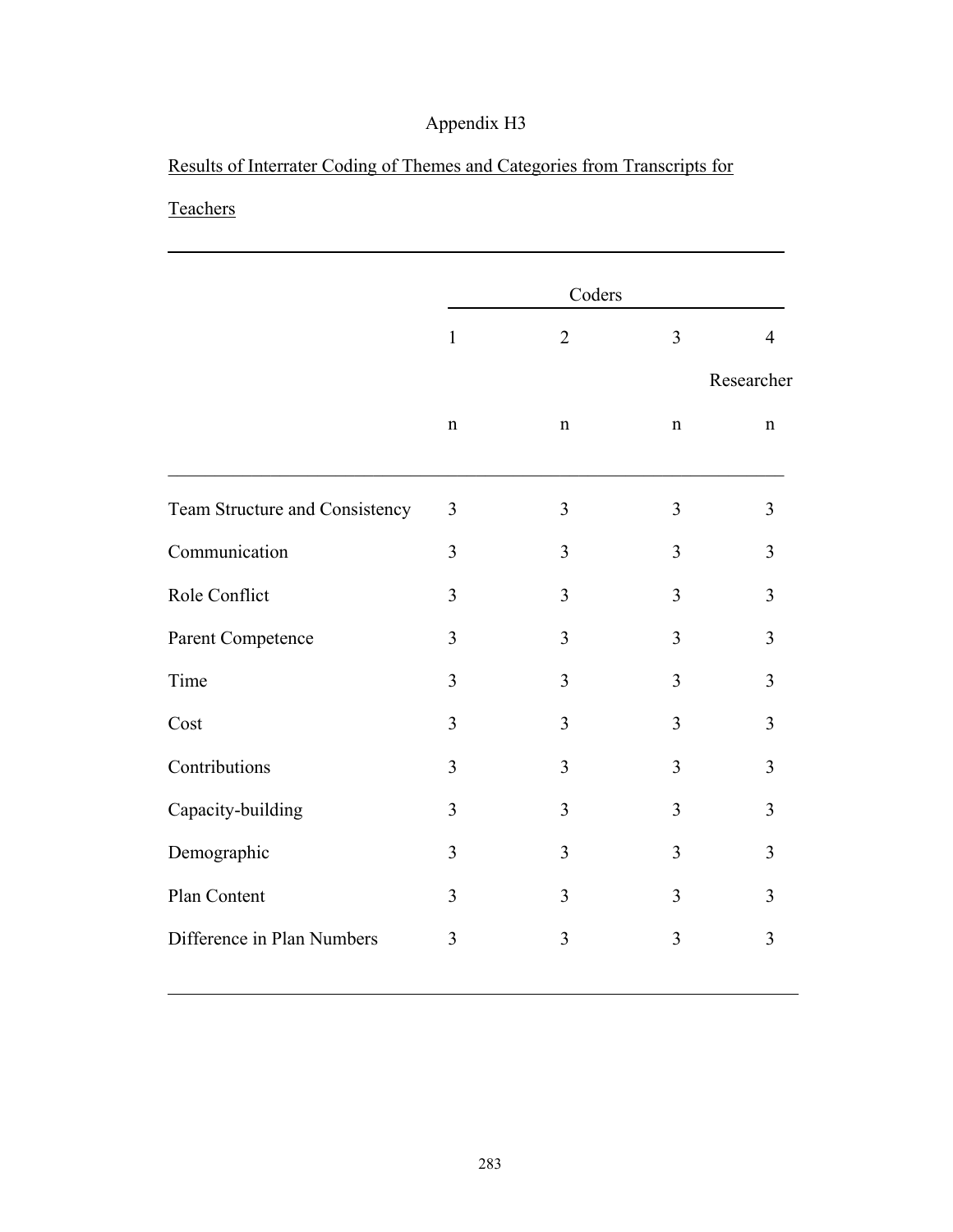|                                         | Coders          |                 |                 |                 |
|-----------------------------------------|-----------------|-----------------|-----------------|-----------------|
|                                         | $\mathbf{1}$    | $\overline{2}$  | 3               | $\overline{4}$  |
|                                         |                 |                 |                 | Researcher      |
|                                         | $\underline{n}$ | $\underline{n}$ | $\underline{n}$ | $\underline{n}$ |
| Instructional Strategies and            |                 |                 |                 |                 |
| Methodologies                           | 3               | 3               | 3               | 3               |
| <b>Environmental Adaptations</b>        |                 |                 |                 |                 |
| and Strategies                          | 3               | 3               | 3               | 3               |
| <b>Communication Strategies</b>         | $\overline{2}$  | $\overline{3}$  | $\overline{3}$  | $\overline{3}$  |
| <b>Behavior Management Strategies</b>   | 3               | 3               | 3               | $\overline{3}$  |
| <b>Assistive Technology Adaptations</b> | 3               | 3               | 3               | $\overline{3}$  |
| Health-related Strategies               | 3               | 3               | 3               | 3               |
| Other                                   | $\overline{2}$  | $\mathfrak{Z}$  | $\overline{3}$  | 3               |
|                                         |                 |                 |                 |                 |

## Results of Interrater Coding for Section 504 Plan Content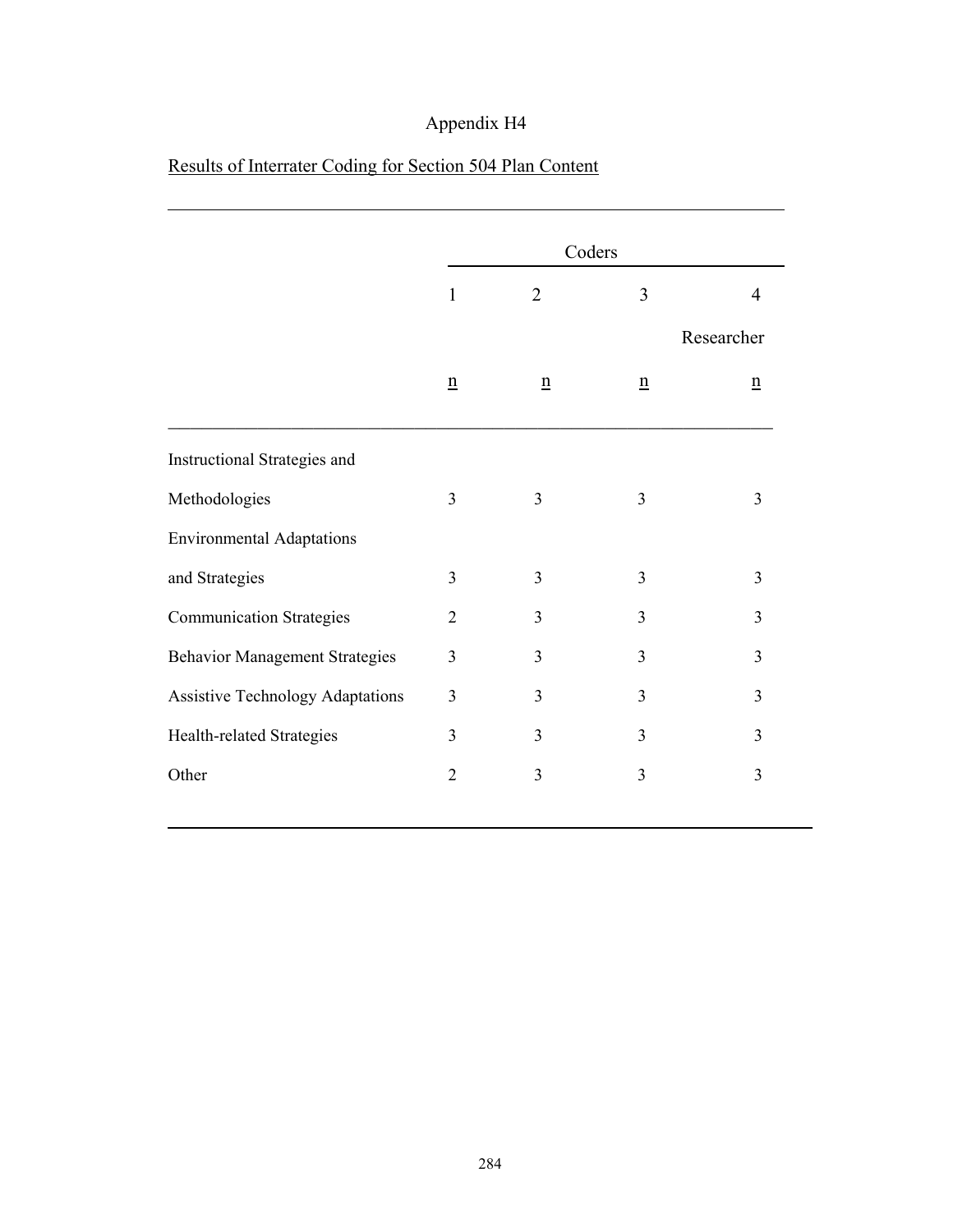#### VIRGINIA POLYTECHNIC INSTITUTE AND STATE UNIVERSITY

Informed Consent for Participants of Investigative Projects

Title of Project: Educating Adolescents In The Context Of Section 504 Policy: A Comparative Study Of Two Middle Schools

Investigators: Martha A. Taylor & Robert R. Richards

I. The Purpose of this Study

 The purpose of this study is to explore factors and how they affect the number of Section 504 plans, the content of these plans, and the process used to implement the Section 504 mandate in two middle schools.

II. Procedures

 You will be asked to participate in an interview with Martha Taylor. The interview will take 50-60 minutes. There is no special preparation. You will be asked questions about your participation in the Section 504 process as it relates to the content of plans, the process used to implement the mandate, and the number of plans in your school. The interview will be recorded and transcribed for data analysis.

III. Risks

There are no foreseeable physical or emotional risks to you.

IV. Benefits of This Project

 It is expected that the data from this study will identify factors and how they affect the variation in the content, the process used to implement the §504 mandate, and the number of §504 plans in two middle schools within the district.

V. Extent of Anonymity and Confidentiality

 Only the researchers will know your identity. Each transcribed interview will be coded numerically for the researcher's use. No personal names or other identifiable information will be used. People mentioned in the interview will be referred to only by job title (i.e., teacher, administrator, central office administrator, etc.). A reference list of the coded interview and tapes will be secured in a locked file and placed away from the research materials.

VI. Compensation

There will be no compensation for participating in the study.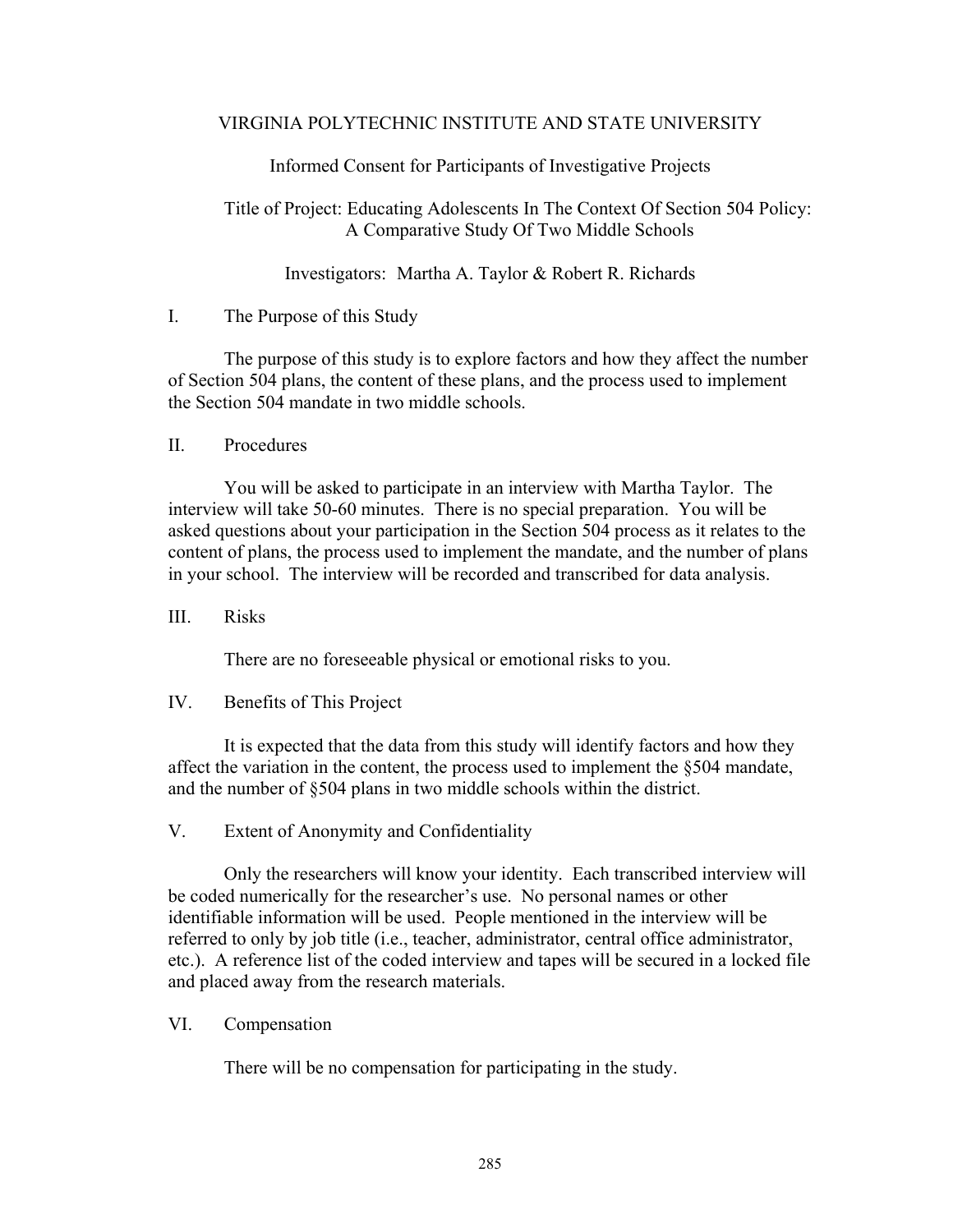286

VII. Freedom to Withdraw

 You may withdraw from the study at any time and are free not to respond to any question asked during the interview.

#### VIII. Approval of Research

 This research project has been approved, as required, by the Institutional Review Board for Research Involving Human Subjects at Virginia Polytechnic Institute and State University, the Department of Educational Leadership and Policy Studies, and the school district's Office of Accountability.

### IX. Subject's Responsibilities

 I voluntarily agree to participate in this study. My responsibility is to respond to a fifty-to-sixty minute face-to-face interview.

### X. Subject's Permission

 I have read and understand the Informed Consent and conditions of this project. I have had all of my questions answered. I hereby acknowledge the above and give my voluntary consent for participation in this project.

 If I participate, I may withdraw at any time without penalty. I agree to abide by the rules of this project.

Signature Date

Should I have any questions about this research or its conducts, I may contact:

| Investigator(s)               | Phone |  |
|-------------------------------|-------|--|
|                               |       |  |
| <b>Faculty Advisor</b>        | Phone |  |
| <b>Faculty Advisor</b>        | Phone |  |
| Chair, IRB, Research Division | Phone |  |

 $\mathcal{L}_\mathcal{L} = \mathcal{L}_\mathcal{L} = \mathcal{L}_\mathcal{L} = \mathcal{L}_\mathcal{L} = \mathcal{L}_\mathcal{L} = \mathcal{L}_\mathcal{L} = \mathcal{L}_\mathcal{L} = \mathcal{L}_\mathcal{L} = \mathcal{L}_\mathcal{L} = \mathcal{L}_\mathcal{L} = \mathcal{L}_\mathcal{L} = \mathcal{L}_\mathcal{L} = \mathcal{L}_\mathcal{L} = \mathcal{L}_\mathcal{L} = \mathcal{L}_\mathcal{L} = \mathcal{L}_\mathcal{L} = \mathcal{L}_\mathcal{L}$